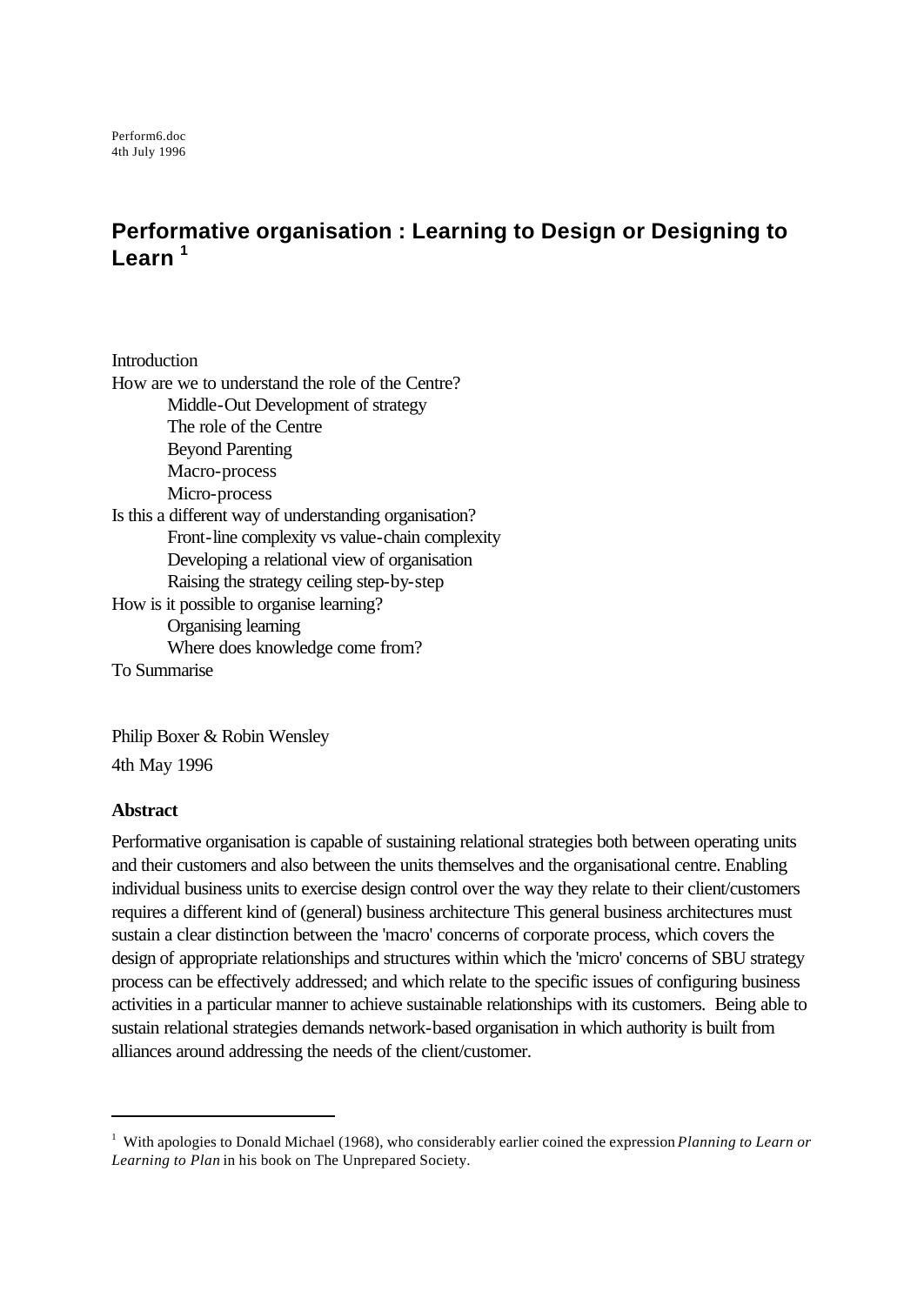### *Introduction*

In a recent special issue of the Strategic Management Journal, guest editors C.K. Prahalad and Gary Hamel (1994) drew attention to the process of industry transformation. Building on the evolution of the notion of the dominant logic within the firm (Prahalad and Bettis, Bettis and Prahalad), they focused in particular on the requirement to change this logic and the consequent need to rethink the unit of analysis for competitiveness. As previously recognised in the strategy literature, such issues can also be framed in terms of the overall decision processes within the firm. However, John Harvey-Jones is reported as observing (Pettigrew 1985) that during his time as the CEO of ICI, whilst the Board of the company took specific decisions every time they met, it proved to take many years to get them to address the question of how they took these decisions. To address such a question could be seen as merely the first stage in developing a critical understanding of the way in which particular corporate processes can support the realisation of competitive advantage. We suggest that, particularly in the larger firm, such issues can usefully be framed in terms of three specific aspects:

- 1. How are we to understand the role of the Centre?
- 2. Is there a different way of understanding organisation?
- 3. How is it possible to organise learning?

### **Design Control**

An understanding of the role of the centre involves considering the nature of competitive advantage: for some time now, we have been developing an approach to understanding this in terms of *design control*. This views businesses as particular configurations of people, knowledge and assets, the organisation of which is a design response to customers' needs. The symbol  $\Lambda$  is a shorthand way of referring to this design control/response, which we choose because of its resemblance to levels of hierarchy. The exercising of this design control is expressed in terms of *knowledge domains* which describe the contexts in which the organisation's *competences* and *capabilities* can be deployed effectively.

The nature of this design response  $(\Lambda)$  can be formulated in terms of different levels of explanation concerning the what, how, for whom and why of the design: what does the business do  $(A_1)$ , how is this organised ( $\Lambda_2$ ), who organises it in relation to whom (which customers)<sup>2</sup> ( $\Lambda_3$ ), and what are the why's and wherefore's of the business and its customers in assuming these designs<sup>3</sup> ( $\Lambda$ <sub>4</sub>).

All these levels of explanation are always present, but they are not always explicated by the organisation. The level to which they are explicated is a *strategy ceiling* . This ceiling limits the ways in which the organisation can explain to itself what it wants to do, and therefore sets a limit on the nature of the strategic options which the business sees as being available to it. Issues which arise

 $2$  What is later referred to as 'market organisation'. This concept is used in Wensley (1996) to distinguish between 'market structure' - the revealed nature of competition between offerings in the market as a whole; and market organisation as the overall relationships between firms and customers, including the nature of the network of inter-relationships between manufacturers, suppliers, other intermediaries, retailers and customers themselves.

<sup>&</sup>lt;sup>3</sup> What is later referred to as 'demand organisation'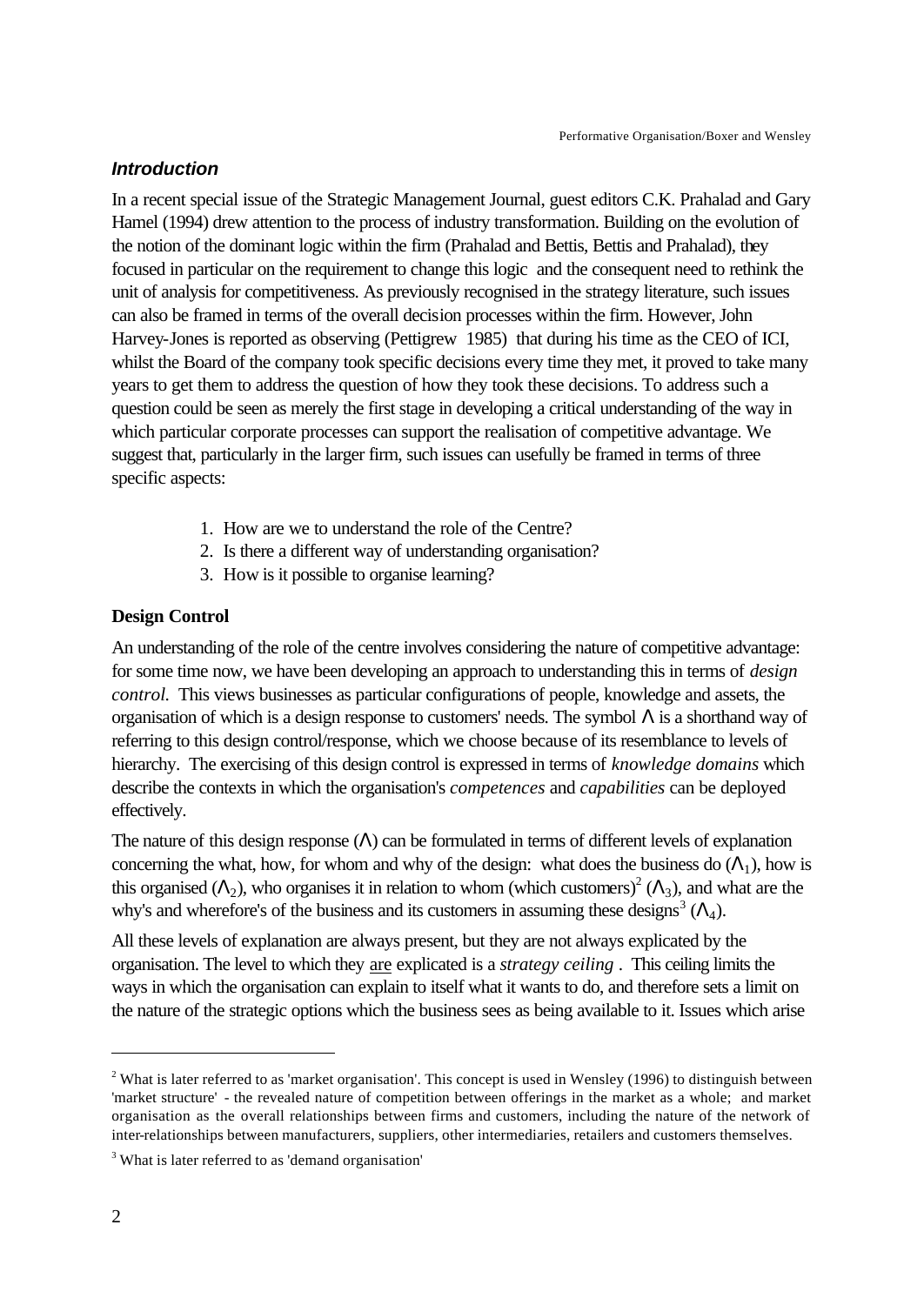l

above the ceiling are either resolved explicitly below the ceiling, or remain implicit above the ceiling in the personal processes which arise between those who have the power to resolve them.

The process of raising the strategy ceiling for a business enables it to *know* what its strategy is, and therefore to *commit* its management to that strategy: this is the *strategy process*. Being able to explicate all levels enables the business to describe itself in relation to the organisation of demand in the environment in which it is competing. This demand organisation is expressed not only in terms of the organisation of supply and demand which is embedded in it (the 'who for whom'), but also in terms of the nature and complexity of the configurations of knowledge domains which are constitutive of this organisation of supply and demand (the 'why's and wherefore's'). In this sense, we would wish to redefine somewhat the way in which Kay (1993) refers to demand organisation: he effectively restricts his attention to the internal and external contractual arrangements.

In some industries the rate at which these forms of design control  $(\Lambda)$  change is slow, and the strategic problems facing the industry can be formulated in terms of assets as they have been configured rather than in terms of the forms of design control themselves. The industry under these circumstances can be described in terms of *value chains*<sup>4</sup>, reflecting the particular way in which the assets have been configured. This description in terms of value chains has the advantage of enabling the strategy process to operate at a lower level  $(\underline{\text{below}} \Lambda_4)$  in terms of positional strategies. Under these circumstances, a universal demand organisation can be defined, reflected in the particular form of the value chain, and reflecting the fact that the industry as a whole is formed under common why's and wherefore's  $(\Lambda_4)$ . This universality was first clearly recognised in the academic domain by Spender (1989) with his articulation of 'industry recipes': common assumptions within the industry as to its nature.

In high technology and high service industries, however, where being able to exercise design control is central to establishing competitive advantage, this is no longer the case, because different businesses are competing on the basis of different perceptions of demand organisation. Under these circumstances, the particular dimensions along which design control is being established by the business are relative to demand organisation . But markets can only be at their most efficient when whole Sectors are operating under a common  $\Lambda_4$ . Thus the pursuit of strategies which are based on differentiated Λ4s also creates market 'inefficiencies'. Under these circumstances, we speak of *value ladders*<sup>5</sup>. A value ladder is a description of the different levels at which design control can be exercised over the value chain. Thus the higher up the value ladder a business is competing, the more it is able to engage with the dynamics of its industry structure; and in terms of the

<sup>&</sup>lt;sup>4</sup> In Porter's terms (1985), the value chain for a firm is the particular design configuration of activities within the firm that are constitutive of its capacity to create margin. Industry structure is therefore described in terms of how these value chains link together.

<sup>&</sup>lt;sup>5</sup> Porter, in speaking about organisation structure (1985, pp60-61) says: "An organisational structure that corresponds to the value chain will improve a firm's ability to create and sustain competitive advantage. While this subject cannot be treated in detail here, it remains an important issue in the implementation of strategy". This is the traditional 'economics' view of organisation. The concept of value ladder inverts the relationship between organisation and it manifestation in the form of a value chain, so that it is organisation *qua* design configuration which is primary.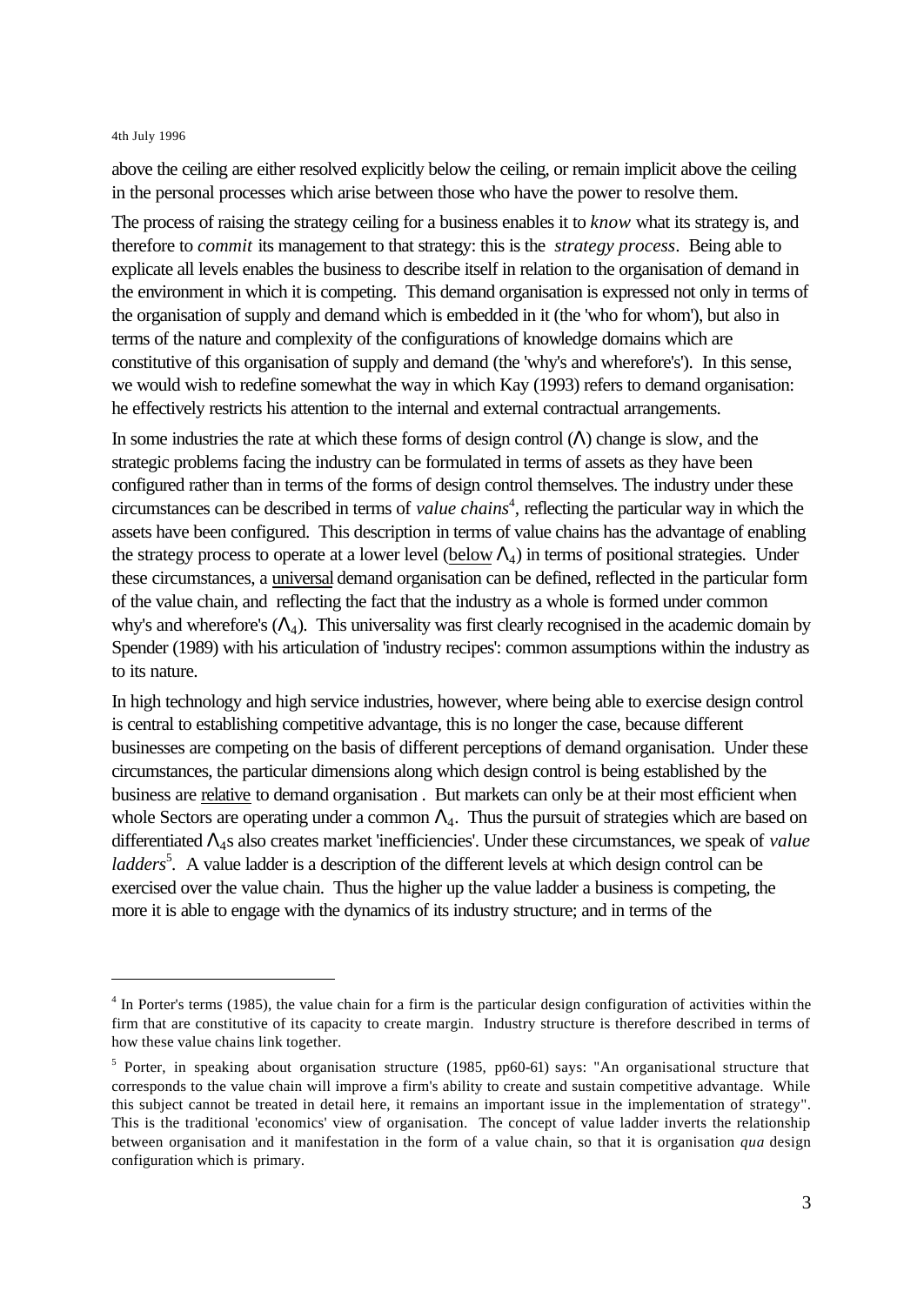customer/client relation, whereas going 'downstream' means getting 'closer', going 'up the ladder' means getting more 'involved' with the customer/client's business.



Thus a fast-food counter or a bank teller might be very close to the customer, but not at all involved; whereas a barrister or a researcher might be very involved but not at all close: being in close physical proximity does not necessarily involve sharing meanings and concerns.

# *How are we to understand the role of the Centre?*

# **Middle-out development of strategy**

The current tendency to move decision making closer to those concerned with implementing decisions, in order to make use of their local market and customer knowledge, is timely. This tendency is reflected both in the shift away from broad strategic analysis and towards encouraging strategic thinking throughout the organisation; and in the emergence of more decentralised strategy development through Strategic Business Units. This raises new questions over the role of the Centre, and its capacity to add value to its SBU's.

For the SBU manager-in-the-middle who has historically had the task of relating the broad corporate strategies to the detail of delivering products and services to the customer, this shift in emphasis creates new stresses, for it is not possible for him<sup>6</sup> to assume, even in the most established consumer goods companies, that the strategic development of such activities can be construed within the traditional marketing mix (4P's) framework<sup>7</sup>. He needs a framework which enables him to take account of the crucial interactions and dynamics going on within the market's infrastructure itself between customers, competition and channels (3C's) - to develop his own positioning (Boxer and Wensley 1986, Wensley 1995). In other words, a 3C framework is needed if market and industry dynamics have to be theorised.

If the SBU manager-in-the-middle is then to be effective in responding to his increasingly complex responsibilities in relation to such markets, where the technologies and customer requirements are

<sup>&</sup>lt;sup>6</sup> There is no particular reason why "he" should be of the masculine gender. We have chosen to refer to "him" *as if* this were the case throughout this text.

 $^7$  These were formulated by E. Jerome McCarthy in 1960 as Product, Place, Promotion and Price.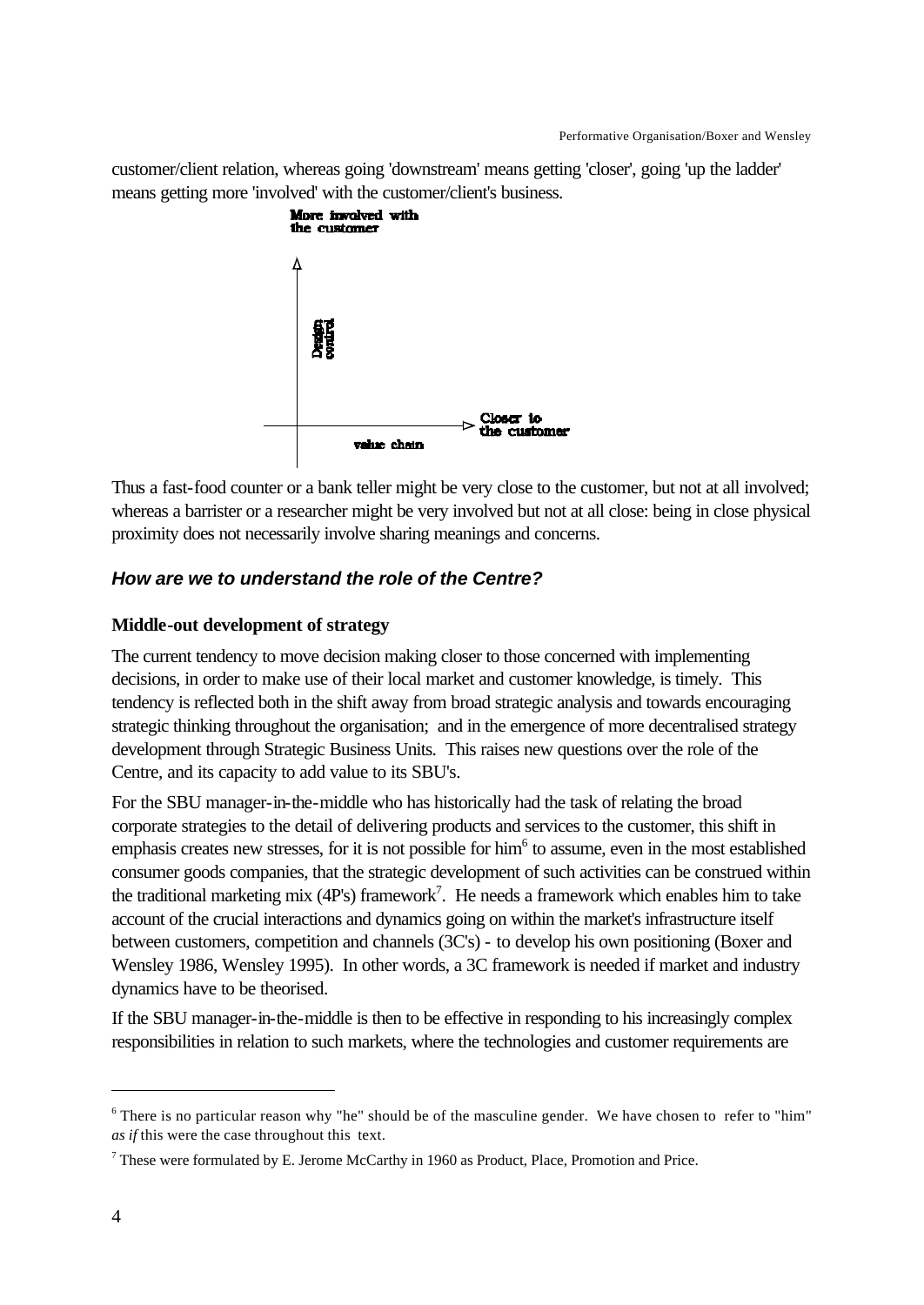being re-formulated, he must also be given the ability to manage the micro-organisational context within which he delivers products and services. This micro-organisational context is crucial because it determines the quality of the relationship that can be sustained with the customer. When this 'micro-organisational context' itself becomes a marketing variable, the SBU strategy becomes fully relational.

Does passing such power to take strategic initiatives from top-down to the middle-out necessarily reduce the residual 'top' to a kind of second-rate capital market and/or to the policing of business' performance? On the contrary. It requires top management (the 'Centre') to develop a completely new role for itself. The prime concern of top management becomes one of managing the development and deployment of new forms of knowledge through the ways in which managers are enabled to frame their business' activities. Thus, rather than assuming that strategic wisdom can be located in one place, top management has to expect that it will be dispersed throughout the business. As such, rather than being the embodiment of wisdom, top management has to manage the development of this dispersed wisdom together with new ways of capitalising on it.

### **The role of the Centre**

This brings us to the question of the role of 'The Centre'. A Strategic Business Unit (SBU) will be formed under a particular Λ, and the question of the role of the Centre can be in terms of its relation to this Λ. We approach this question in terms of *corporate process*: what form of corporate process is appropriate?

The work Campbell and Goold did on 'Strategies and Styles' (1987) explored the role of the Corporate Centre in relation to its businesses. It made distinctions between three major styles in terms of two dimensions:

- the type of planning relationship
- the type of control exercised

The three major styles correspond to different balances between planning and control, so that "strategic planning", being effectively 'hands-on' the strategic development of the business, needs minimal controls; while "financial control", in which the business is assumed to know more about its development needs than the Centre, leaves the business to manage itself within a framework of 'output' criteria considered to be appropriate for its cost of capital etc. "Strategic control" then comes between these, where, in effect, a strategic framework is agreed with the businesses under which they are expected to manage, but it is left up to the business how it does this 'within the rules'.

In terms of design control and knowledge, we can interpret these as different (Idealised) forms of Corporate Process: (i) "Strategic Control" at its best reflects a consensual approach to strategic development where both the Centre and the SBU both know this  $\Lambda$  (ii) "Strategic Planning" reflects a situation where the Centre is in a position of knowing 'best', or at least of embodying at the Centre the 'best' knowledge; and (iii) "Financial Control" reflects the situation where the Centre works in relation to the SBU's understanding of its  $\Lambda$  in a process of stretching and motivating the SBU's performance in relation to that Λ. Where the capital markets know an SBU's Λ well because of the nature of the industry it is in and its approach to it, this financial control role of the Centre becomes of limited added value. The more obscure the  $\Lambda$  becomes, however, so the more useful becomes the mediating role the Centre takes in relation to the market.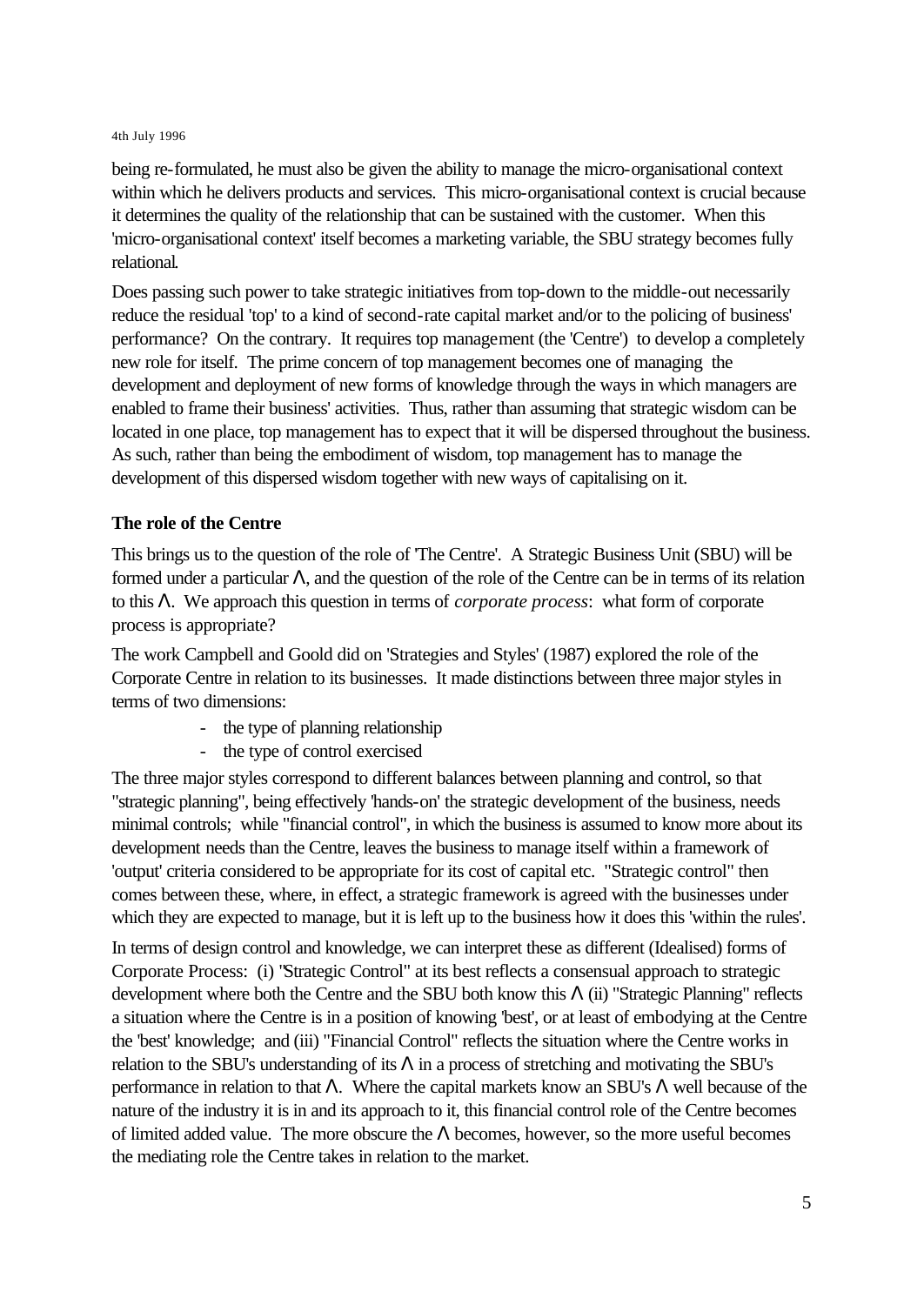The most extreme examples of this phenomenon of 'mediation' are to found in situations in which the markets themselves are emerging, for example in the way IBM mediated the emergence of the PC market. In other areas where there are questions of public good in the way the market operates, for instance, such as the NHS, a central strategic issue is the characterisation of the 'market' itself: the role of the Centre becomes much more clearly not just one of mediation but one of design also. In the flurry of recent debates not only about NHS structures but also about privatised utilities, it has become very clear that the organisation of the market that is established has very significant impacts on future outcomes.

### **Beyond Parenting: The Boundaries of Box 4**

A matrix can be developed to characterise Centre-SBU relations based on the Campbell and Goold work:



In this matrix we have identified a critical domain in which there is a gap in their analysis of the relationship<sup>8</sup>: How does the Centre operate in this Box 4 ? This is the antithesis of strategic control, and the process is explicitly developmental. Existing formulations of design control/response are being called into question in a *critical process* in which the limits of what both Centre and SBU know are being 'pushed': the aim is (organisational) learning. If the other three forms of corporate process are concerned with adding value to existing positions/ $\Lambda$ 's, then 'Box 4' is concerned with creating new formulations.

In their more recent work, Campbell  $& Good$  have been exploring the nature of the 'parenting' relationships between the Centre and businesses (Goold, Campbell and Alexander 1994), making a further distinction between:

> 'vertical' parenting, in which the Centre governs the strategic development of its businesses on the basis of its superior knowledge and understanding over that of the business; and

<sup>&</sup>lt;sup>8</sup> One could argue that their more recent work on corporate 'parenting' takes them into this domain as well, but it seems that their notion of such parenting represents, as we will discuss later in this paper, a rather less developmental perspective than the term might imply.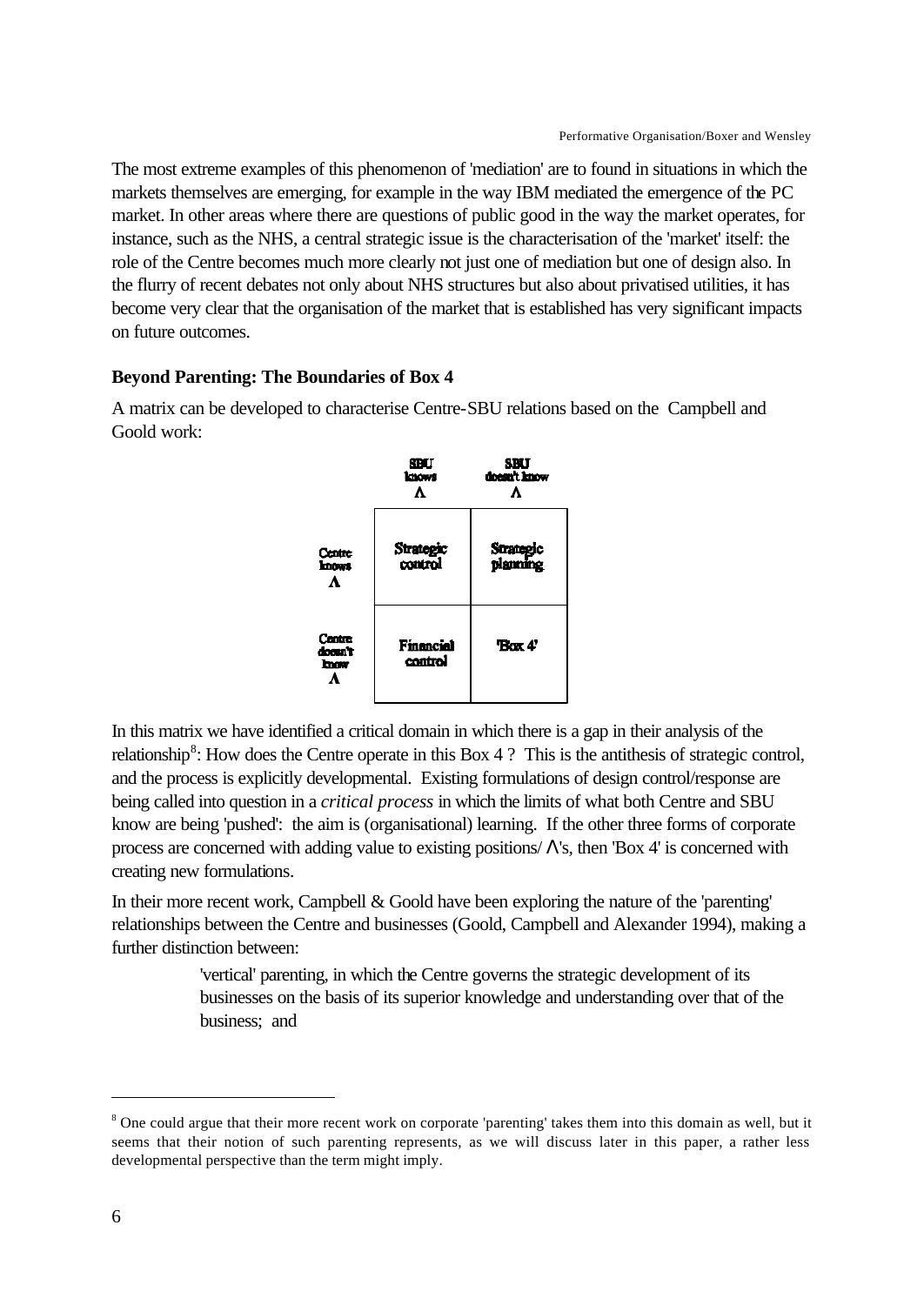'horizontal' parenting, which is paradoxical in the sense that the business 'knows' as much as or more than the Centre, so that the major sources of its strategic development lie elsewhere - through horizontal linkages.

'Vertical' parenting then is based on relationships of *affiliation* with the Centre; and 'horizontal' parenting is based on relationships of *alliance* with other sources of knowledge and experience.

The move away from 'change programs' towards network-based forms of intervention therefore appear to characterise this 'Box 4' approach best. These are interventions that work through building networks of alliance and cooperation around particular tasks, and which depend on building common understandings and interests.<sup>9</sup> This is a characteristic of the best of Financial Control as well, however, except without the same agenda for change. The Centre's insistence that the SBU delivers performance which is consistent with what it says is possible, forces the ceiling to be raised in the SBU's Λ. There is an important shift therefore in the nature of the role of the Centre from the Centre knowing (vertical parenting) to one of not-knowing (horizontal parenting).

In practice horizontal parenting is easily confused with vertical parenting in which the definition of and relationships between SBU's are re-formed in the likeness of the Centre's view of Λ. (This may be different from the existing *tacit* Λ.) Consultants are frequently used to support this kind of intervention, in which one tacit Λ is being over-written by another explicit Λ, the weakness of which (as with all top-down change programs) only arises when it encounters different views of what-isgoing-on which are experienced as "resistance" or "blocks to implementation". <sup>10</sup>

Two kinds of process can, however, support an effective intervention to address questions of horizontal parenting and therefore in effect to shift the boundaries of Box 4. Firstly, an examination of the forms of demand organisation being addressed by different SBUs to see how they relate to each other, and in the process how each suggests different ways of formulating the other SBUs' competitive advantage. In effect this is a *macro-process* in which the diversity and variety of Λ's are being used as a basis for suggesting new positions/SBU's - it is the corollary of questioning the systems of control which go with exercising financial control. The role of information, and the ways in which it is or is not used to support new forms of thinking, whether as a learning or a control process, becomes crucial at this stage.

Secondly, an examination of the fine grain of the way the SBU exercises design control itself exactly how is it a response to the customer's needs. This is in essence a *micro-process* which calls into question the  $\Lambda$  from 'underneath'/bottom-up. Of course these two processes inform each other. The macro-process is questioning the forms of knowledge and understanding of the Centre, and the micro-process that of the SBU's - each approaches 'Box 4' by pushing the edges of 'what is known' by SBU (micro-process) or Centre (macro-process).

 $9^9$  See Charan's article on how networks reshape organisations (1991).

<sup>&</sup>lt;sup>10</sup> See Peter Scott-Morgan's book on "The Unwritten Rules of the Game" McGraw-Hill 1994 for an approach to understanding the implications of this tacit  $\Lambda$  coming up against top-down  $\Lambda$ .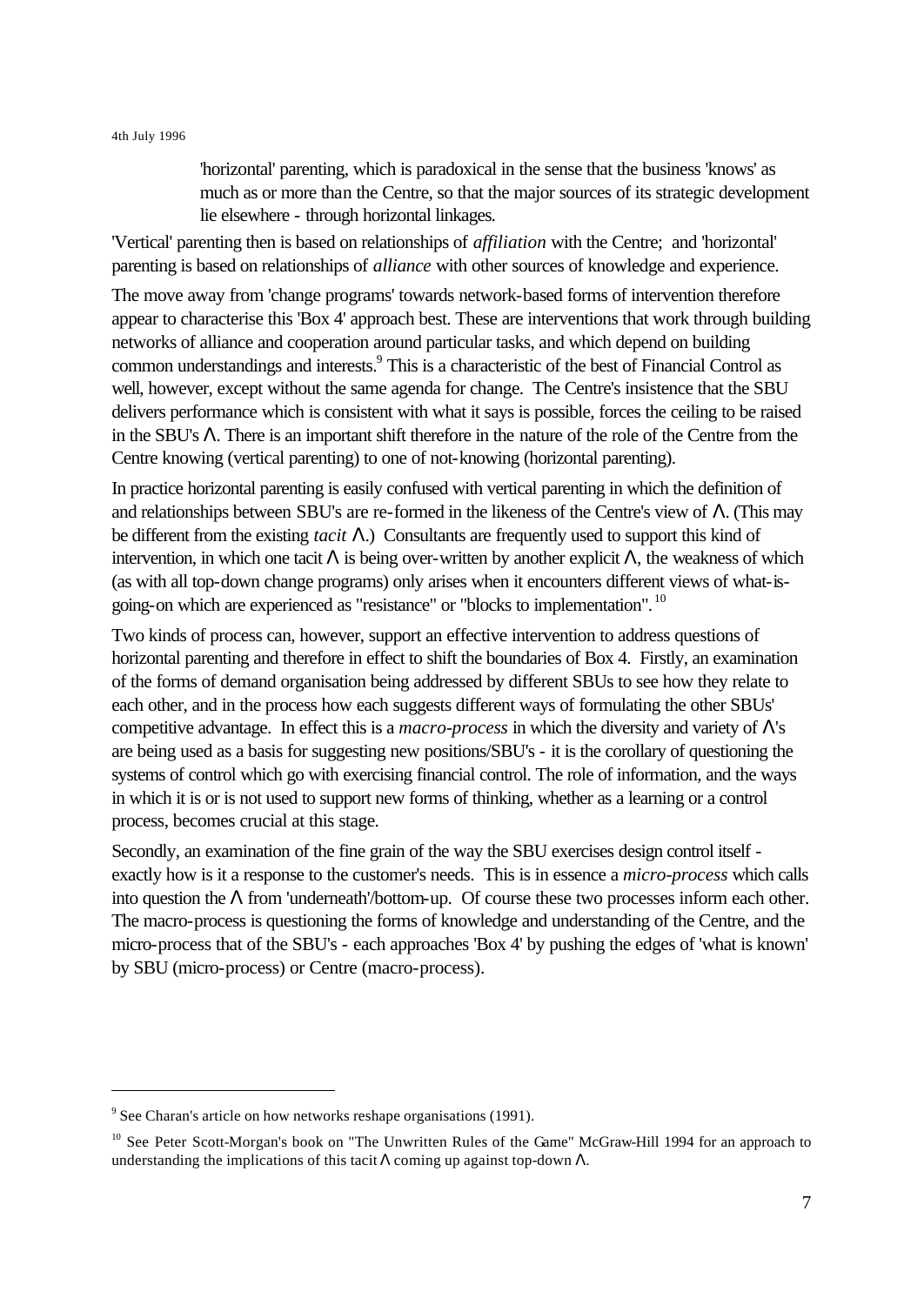### **Macro-process**

A financial control regime is only effective if the businesses have internalised a capability for their own strategic control. The businesses will at least have a positional approach to their competitive advantage. Once the developmental dimension is opened up however, this positional approach must become relational, as the businesses develop new linkages and re-invent themselves in relation to new markets. *Strategic Architecture* is a way of referring to the Corporate context in which these processes take place. It is at least the Corporate context in which the business is operating, but goes wider than that in describing the whole competitive context *as it relates to the business*. It is at least the corporate context in which the business is operating, but goes wider than that in describing the whole competitive context<sup>11</sup> *as it relates to the business*. The shift from positional to relational strategies demands that this architecture shifts from a *specific* architecture - one in which SBU strategy is 'hard-wired' into organisation - to a *general* architecture.

Why architecture? Because architecture can be designed and engineered, and still leave it open to the business how it 'lives' within that architecture. So a concern with architecture is a concern with creating the conditions in which it is possible to create new configurations  $12$ . The macro-process is the principle of sponsorship that extends to creating this architecture within which businesses can develop.

### **Micro- process**

The SBU is itself a design configuration of business activities. As we have seen, fundamental to the concept of 'position' here is *design control*. A position represents a particular way of configuring business activity in relation to competitors, customers and knowledge. The consulting interaction, insofar as it is alliance based, approaches the business not in Ideal-based terms of knowing better, but as one approaches a design problem facing a design team... A "lets see how we can come up

 $11$  Porter (1990) in his well known framework describes this context in terms of 4 factors:

the firm strategy, structure and rivalry;

demand conditions;

related and supporting industries; and

factor conditions ( basic and advanced; generalised and specialised: human, physical, knowledge, capital, infrastructure)

The first two of these we can address in terms of *supply* and *demand intensity*. The definition of the third describes the value chains 'upstream' of the SBU. The last of these we define in terms of *knowledge domain intensity,* insofar as the knowledge domains involved reflect advanced and/or specialised factors. A general architecture makes it possible for an SBU to configure these factors in the particular ways it needs to secure competitive advantage. The role of the Centre becomes one of creating the conditions in which this is possible.

<sup>&</sup>lt;sup>12</sup> Christopher Alexander goes so far as to suggest this is a key concern of the building architect:

<sup>&</sup>quot; Each one of us wants to be able to bring a building or part of a town to life.. those of us who have been trained as architects have this desire perhaps at the very centre of our lives: that one day, somewhere, somehow, we shall build one building which is wonderful, beautiful, breathtaking, a place where people can walk and dream for centuries" (1979:9)

Architects argue the same specific:general distinction in terms of the relative emphasis given in a design to function and form.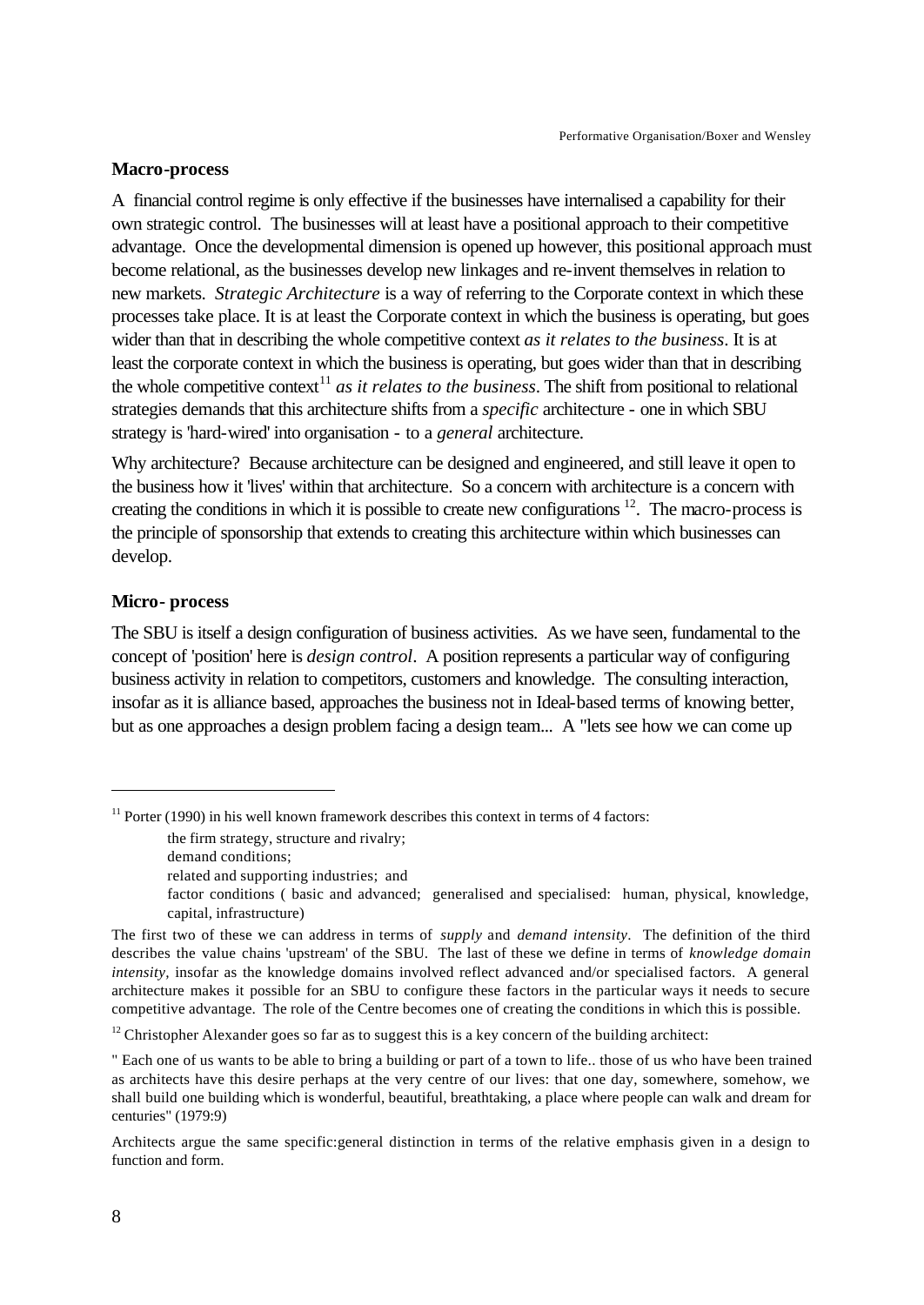l

with a quality response to this together by pooling what we know". It is these micro-processes which create the future.

There are obvious links between this view and much of what is implied in both Business Process Reengineering and Quality Function Deployment. Both of these techniques require a functional definition of customer requirements, although in practice, they seem to be based on internal teams responding to a rather broad and generic categorisation of customer requirements. Even when these requirements are expressed in more refined terms such as order-qualifying and order-winning criteria, they tend to be formulated in terms which are more positional than relational. A true quality process at the micro-level requires a recognition that customer's themselves are active participants in the relationship: that they too should exert a significant degree of design control.

The quality of the micro-process is therefore the key to Corporate Process. The only challenge the Corporate Process faces is in creating the conditions in which micro-process can achieve its effects.

# *Is this a different way of understanding organisation?*

### **'Front-line' complexity vs 'value-chain' complexity**

Recent writing has begun to emphasise the importance of looking at businesses in terms other than the asset-based/economic ones. In the case of core competencies (Prahalad and Hamel  $1990$ )<sup>13</sup>, we have a competency of the organisation as a whole which can be applied to a number of different customer situations to add value. For the knowledge-creating company (Nonaka 1991), the processes whereby tacit knowledge becomes explicated and codifiable for the organisation casts greater light on the nature of the processes which might generate core competencies. And capabilities take this concept further by describing the dynamic capabilities of the business in its very organisation - for example logistically (Stalk, Evans and Shulman, 1992).

What unites these approaches is an emphasis on *design*. Design is being used here not in the narrow sense of 'designer' suits, but in a broad sense of the overall design configuration of people,

 $13$  However, we should also recognise that even in the eyes of some of those who support this development, such as Rumelt, the concept of corporate core competence remains to be properly tested:

<sup>&</sup>quot; this clarity of view ( of the focus on SBU structures) was purchased at a cost. Perhaps most costly were the lost opportunities for co-ordination and resource sharing. For co-ordination - across functions, across regions , across products and across time periods - is at the heart of strategic advantage. The clarity of measurement achieved by extreme profit-centre decentralisation also reduced the gains from scale and scope in particular functions and technologies, reduced the coherence of the corporation as a whole and enmeshed senior management in a world of administrative processes with little or no business context.

It is to this sense of lost coherence that Prahalad and Hamel's work on core competence has been responsive. Their framework has produced a resonance with all those who recognise that corporate management must be more than an exercise in control, more than the construction of portfolios. The challenge to academics is to recognise the validity of this resonance and to attempt to test, refute, extend and improve on the concepts offered. There is grist here for the research mill ( for instance, the proposition that competition over competence is more fundamental than competition over product-market positions can be refined and tested. It seems likely that in some contexts, market position may have more to do with performance than corporate core competences)" ( 1994: xviii-xix)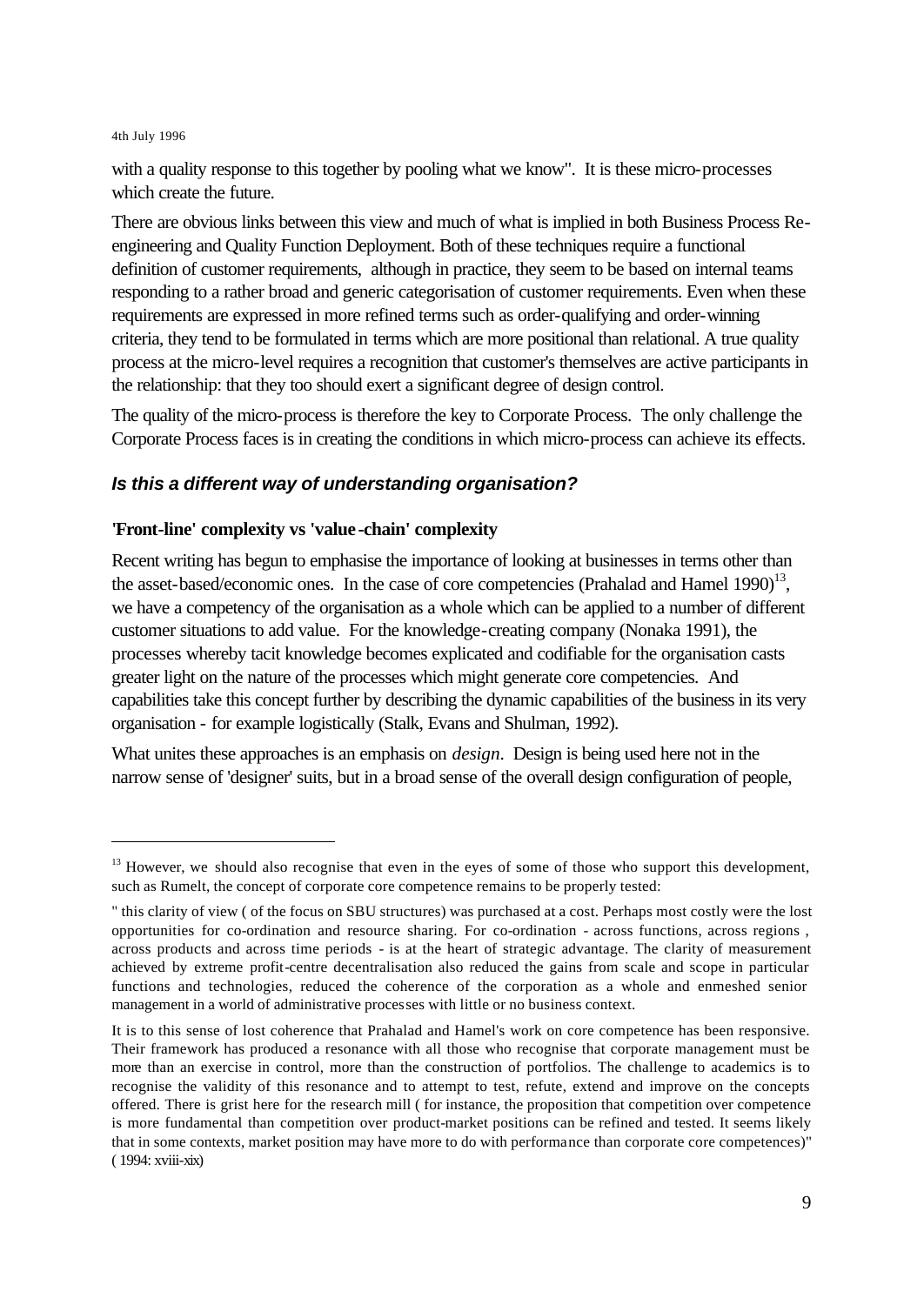know-how and resources - a systemic view of the organisation<sup>14</sup>. Particular configurations of assets associated with positions of competitive advantage are seen as the consequence of exercising *design control*. A value chain is therefore the result of de-composing an end-users 'design problem' into a series of subordinate problems, each one of which demands particular forms of design control. The level at which this design problem is being addressed we described earlier as the level on the value ladder.

In stable markets based on physical processes, this design approach is not strictly necessary - the value chain is taken as a 'given', and competitive strategy is organised around the nature of the specific positions along the value chain. As meeting customers' needs comes to depend increasingly on software instead of hardware, however, and technologies introduce more and more possibilities for alternative design approaches, so this design-based approach becomes more crucial if any sense is to be made of the 'market'. Nowhere is this more true than in the service and media industries. The competitive emphasis shifts from providing better versions of a product from a value chain, to one of developing value chains which are better able to provide products tailor-made to customers' needs: from occupying positions along a value chain to competing 'up the value ladder'.

The value chain complexity therefore becomes subordinate to the 'front-line' complexity - ie the design approach deployed opposite the customer's needs - and the level (on the value ladder) at which this is being addressed. An extreme case of this would be the design and building of Canary Wharf determining the logistical and supply infrastructure needed to support that project rather than vice versa; another would be the design and execution of programmes determining the production and supply infrastructure needed to support programme-making (rather than vice versa).

Defence contracting shows another example of this. The ways in which the end-user requirement (the military) formulates its demands is affected by the ways in which their needs are mediated by available technologies. New technologies make possible new ways of formulating needs as demands. As a result of this, new 'front-line' design approaches can be developed which in their turn give rise to whole new value chain infrastructures.

Another example would be the car manufacturers, who, through developing new design formulations of their products and services, re-structure the existing value chain infrastructure supporting them, and create new infrastructure. This has created notable and substantial effects in the UK for instance, in terms of arrangements for dealerships and their relationship with manufacturers, for example Nissan and Daewoo.

A third example would be in FMCG retailers, food retailing and financial services, where a trade-off has to be made between 'de-skilling' the front-line operation with compensating increases in the complexity of the supporting infrastructures (Dixons, MacDonalds, Lloyds). Not all of the loss of 'front-line' complexity is compensated for in this way however, so that shifts in the way such tradeoffs are made may result in a significant increase in the amounts of shadow work (Illich 1981) left to the consumer of the service. Where the supplier has a local monopoly or strong market position, this is likely to go unnoticed, at least in the short-run. In other cases, in the name of customer flexibility, there is also an effective transfer of work to the customer from the supplier, such as, most

 $14$  this systemic view of the organisation. particularly informs Senge's (1990) approach to organisational learning.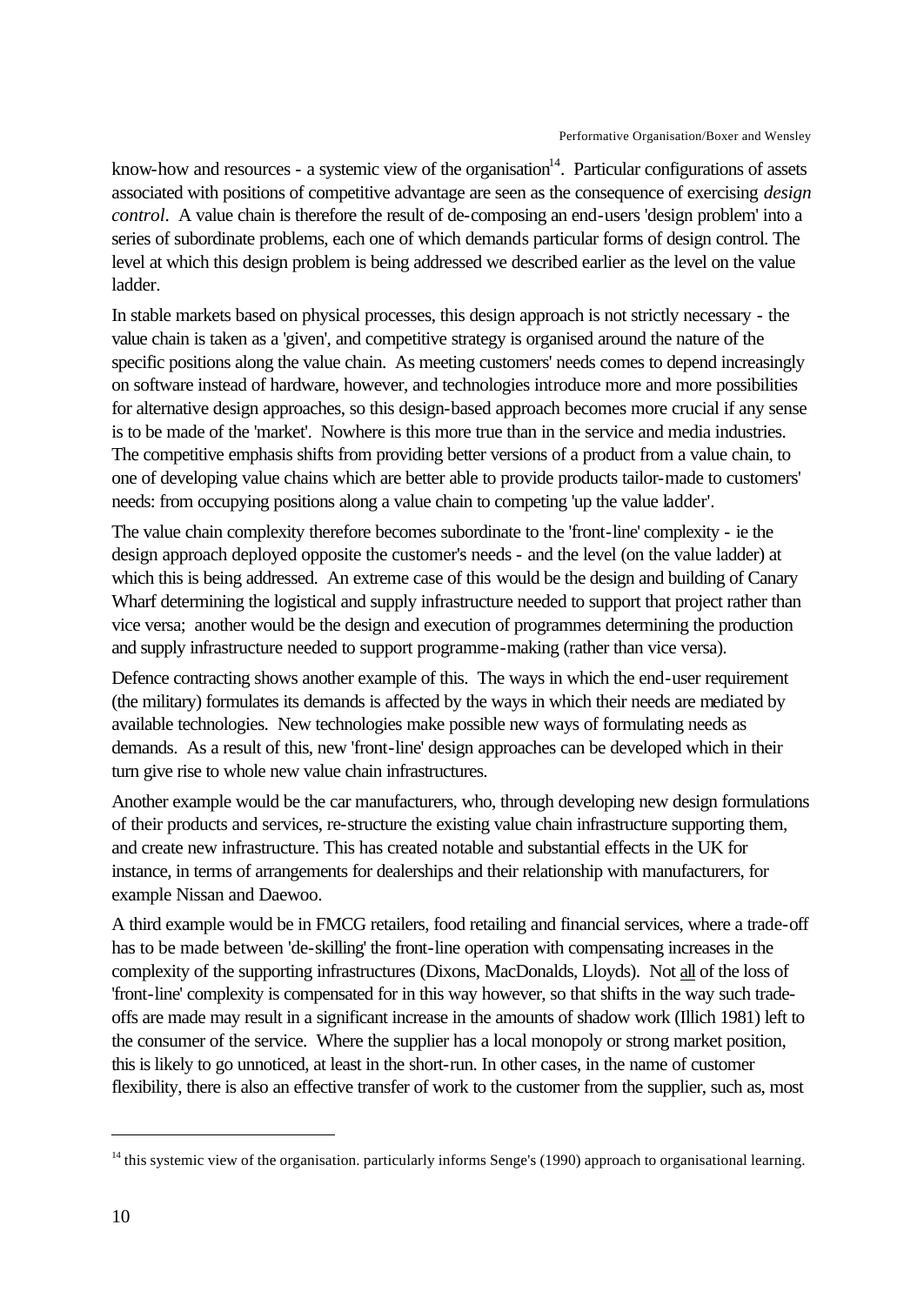l

obviously in a number of self-service contexts. The irony of this is that research suggests that customers sometimes prefer this form of service because of the degree of autonomy and choice that is available.<sup>15</sup>

Finally, the whole problematic of pollution and environmental sustainability can be understood in these terms. The environmental effects of the business are considered to be part of the front-line complexity which the business is (or is not) including in its definition of its relationships with its environment<sup>16</sup>. In the recent Brent Spar incident, it became clearly apparent that Shell's relationship with its customers could not be neatly divorced from their response to the environmental impacts of some of its commercial decisions, even when they had apparently followed proper international legal procedures.

The consequences of this are that the identity of the SBU, however large or small it is, has to be capable of being called into question as new configurations of business unit activity have to be considered in response to new competitive conditions. Thus a relational approach to the market increases the need for 'horizontal' processes capable of creating value in new ways.

### **Developing a relational view of organisation**

At the very least, individuals may depend on an organisation to provide them with a paid job. Beyond that, individuals may depend on an organisation for a sense of who they are, as far as it becoming a means of having an influence in the world. If we consider the reverse side of this - of not having a job, not having their work valued, or not being able to 'act in the world' - then we would expect this reverse side to cause anxiety. In this sense, an organisation can be said to function as a defence against anxiety for customers and employees through the ways in which it provides support for relations between people-and-things which individuals can live with. $17,18$  These relations supported by organisation are spread across time, both with respect to short-term and long-term time horizons. And they are also spread across 'space' in terms of the particular forms of design configuration ( $\Lambda$ ) they reflect.<sup>19</sup> Thus organisation describes the bringing of complex configurations of behaviour into relation with each other; and it persists over extended periods of time despite considerable variations in what-is-going-on. A fundamental issue which has to be faced when

 $15$  Although there are signs that this is changing in the competitive environment of the 90's as retailers go beyond the dictates of achieving category and format dominance to consider new ways of achieving *catchment dominance*, not through depending on the effects of local monopoly, but rather through enhancing the productservice mix in ways which is catchment specific and targeted at influencing shopping behaviour. e.g. the development of Sainsbury's services as an alternative to price-cutting..

<sup>&</sup>lt;sup>16</sup> For an interesting example of corporate response to environmental issues see the 3M example in Shrivastava (1995).

 $17$  This is a view of organisation which follows on from that established in the Tavistock tradition. (Menzies Lyth 1988, Hirschhorn 1988, Kets de Vries 1991).

<sup>&</sup>lt;sup>18</sup> The organisation of a business can be viewed as a defence against anxiety, not only for the individuals who work in them, but for all its other stakeholders and customers. Elliott Jacques (1976, 1989) started elaborating this approach to organisation based on his Kleinian approach as a psychoanalyst in the form of Stratified Systems Theory (SST). Gillian Stamp (1978) has continued to do so with Career Path Appreciation (CPA).

<sup>&</sup>lt;sup>19</sup> A good introduction to systems thinking about organisation, and managers' experience of them, is in McCaughan and Palmer 1994.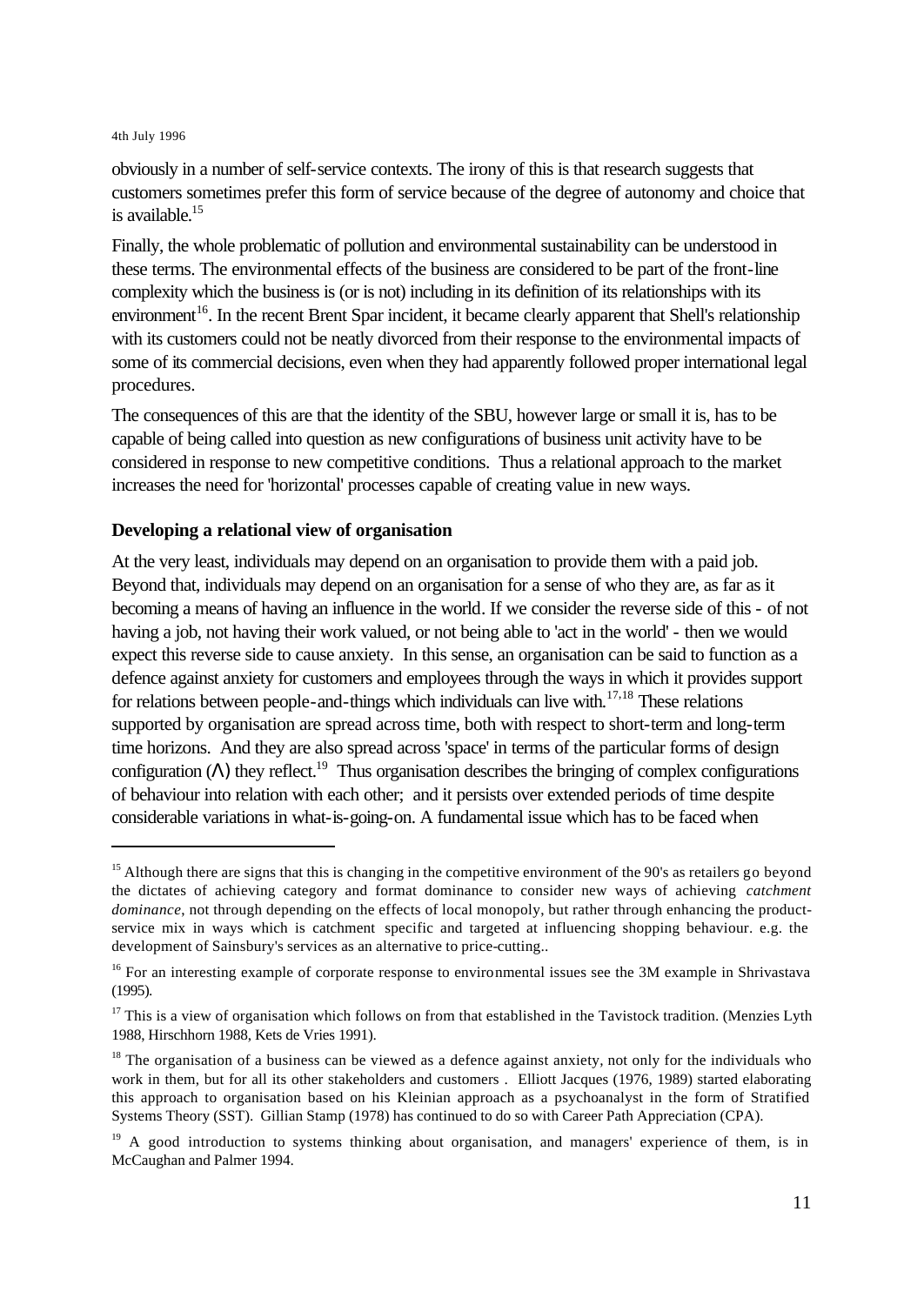introducing change, therefore, is managers' ability to cope with the anxiety it generates and/or releases <sup>20</sup>. It is for this reason that the quality of leadership becomes so important during times of change.

If a business is described in terms of the configuration of activities crucial to maintaining the viability of its organisation, then *levels* can be identified whose relation is one of embedding the organisation of task in larger and larger contexts of organisation. These levels correspond to different kinds of



explanation of the organisation of the business. Four types of level can be identified<sup>21</sup>:

WHAT: business structure (what the business actually consists of)

- HOW: business organisation (how are the structures of the business organised)
- WHO/M: market organisation ('who' is the business in relation to a 'whom' of customers/clients )
- WHY: demand organisation (what is the framework of technologies organising the desires and needs which are constitutive of the forms of demand which the supply-and-demand relations of the market organisation support).

As different levels of explanation, all these levels are always present. But if we understand the strategy ceiling of a business as being defined as that level below which it is able to make *explicit* what its strategy is, and below which it is therefore able to commit its management to that strategy, then all levels are not always explicated by the organisation: senior management may keep to itself

 $20$  A very good elaboration within the Tavistock tradition of the nature of these issues in Human Service Organisations is to be found in Obholzer & Roberts (1994).

<sup>&</sup>lt;sup>21</sup> A recent elaboration of levels which parallels these four, but in terms which preserves the primacy Jacques originally gave to timespan can be found in Luc Hoebeke's book on "Making Work Systems Better" (1994). As a result, his four domains - Added-Value, Innovation, Value Systems and Spiritual - very much emphasise a universal societal 'reading' of these levels. The book is interesting because it represents a reading which remains within the paradigm of second order cybernetics, and contrasts with the third order cybernetics paradigm being assumed here (Boxer and Kenny 1992), which leads these 'levels' to be read rather differently.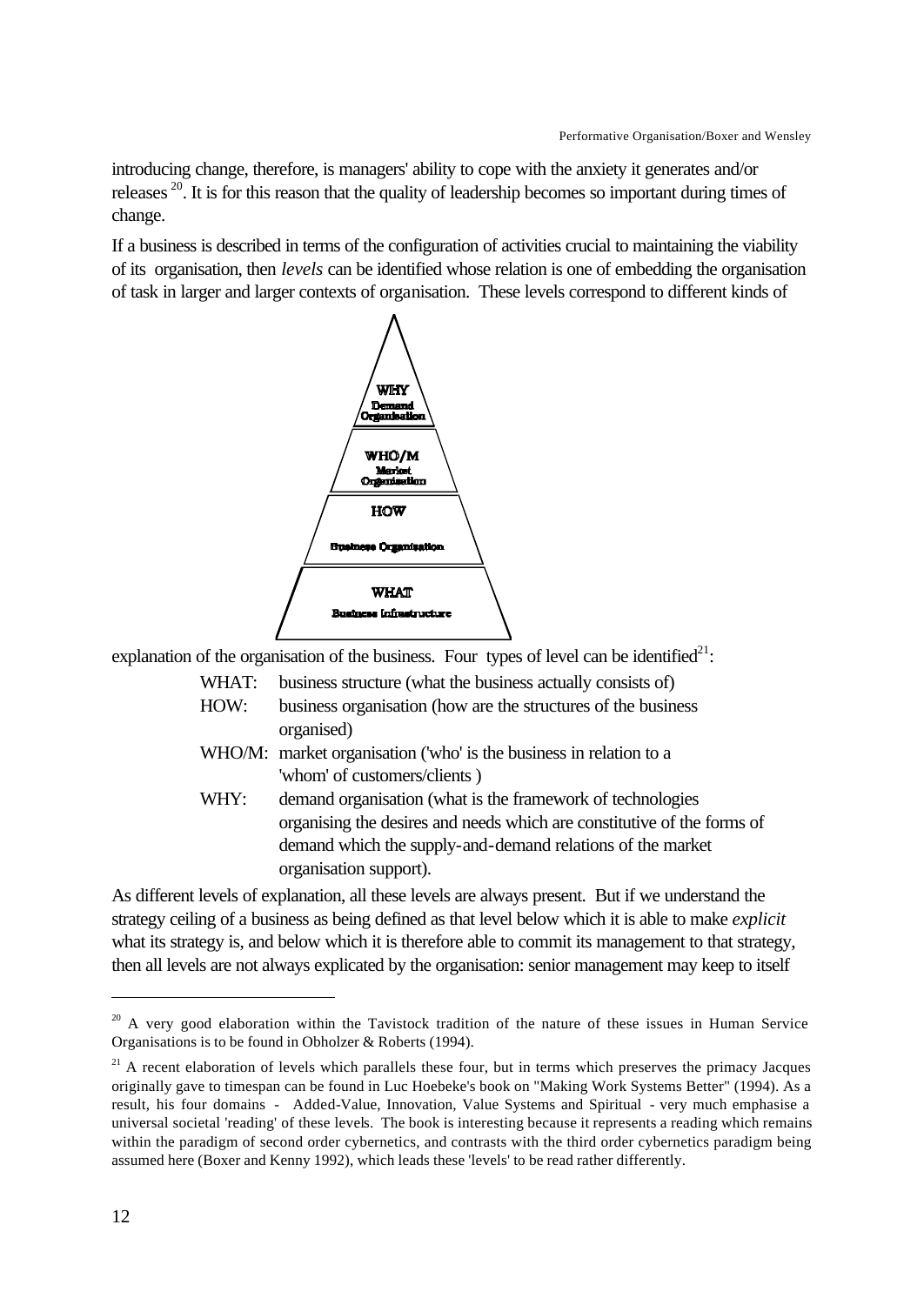l

implicit definitions of the levels above the strategy ceiling as a result of the ways in which they define the lower levels.

Thus, although the strategy ceiling may limit the ways in which the organisation can explain to itself what it wants to do, and therefore may set a limit on the nature of the strategic options which the business sees as being available to it, it may also reflect the level above which issues of identity are held *a priori* - as being constitutive of the nature of the organisation itself. Issues which arise above the ceiling are either resolved explicitly at lower levels, or remain implicit in the personal processes which arise between those who have the power to resolve them. The exact formulation of these levels therefore depends on how the identity of the business is formed. Thus "raising the strategy ceiling" involves changes in the ways in which individuals vest their identities in the organisation ultimately a question of power and politics $22$ .

### **Raising the strategy ceiling step-by-step**

The debate about task fundamental to the viability of the organisation, and the basis of its competitive advantage, is logically prior to the definition of 'levels'. Equally, however, a low strategy ceiling may mean that the current definitions of task cannot be called into question. Thus, if there are dynamic changes taking place in the structure of the market environment in which the business is competing, too low a strategy ceiling may mean that the business is unable to engage with the competitive challenges facing it - other than through the intuitive grasp and leadership of its top management.<sup>23</sup>

The significance of these levels for the business can be appreciated by considering the different *orders* of marketing involved as more and more levels become variable in response to competitive pressure.<sup>24</sup> Thus marketing within a stable market organisation is a very different activity to marketing where demand organisation is not only changing, but can be actively influenced by the

 $22$  Jacques has since modified his views (1995), so that rather than viewing organisations as having been concocted by individuals as a defense against anxiety, he argues instead that badly organised social systems arouse psychotic anxieties and lead to their disturbing acting out and expression in working relationships.

This argument suggests that both perspectives can be true, so that the former view would hold for individuals in positions 'above the ceiling'; while the latter view would hold for individuals in positions 'under the ceiling'. Thus most people's experience of work organisation would be from the latter point of view.

 $23$  This "intuitive grasp and leadership" may well be adequate to the challenge, and much strategic consultancy is aimed at 'refreshing those parts of top management's thinking which internal processes cannot reach'. But the more complex the changes facing the business, and the more intertwined they are with the very fabric of the way business is done, the more important it becomes for the strategy ceiling itself to change. "The Future of Identity" (Boxer 1994) elaborates some of the dilemmas facing top management in seeking to raise the strategy ceiling.

<sup>&</sup>lt;sup>24</sup> M. Treacy and F. Wiersema describe the implications for these different levels of relationship with the market in terms of three different kinds of *value discipline* - operational excellence (what-how), product leadership (whathow-whom) and customer intimacy (what-how-whom-why). ("The Discipline of Market Leaders" Harper Collins 1995.)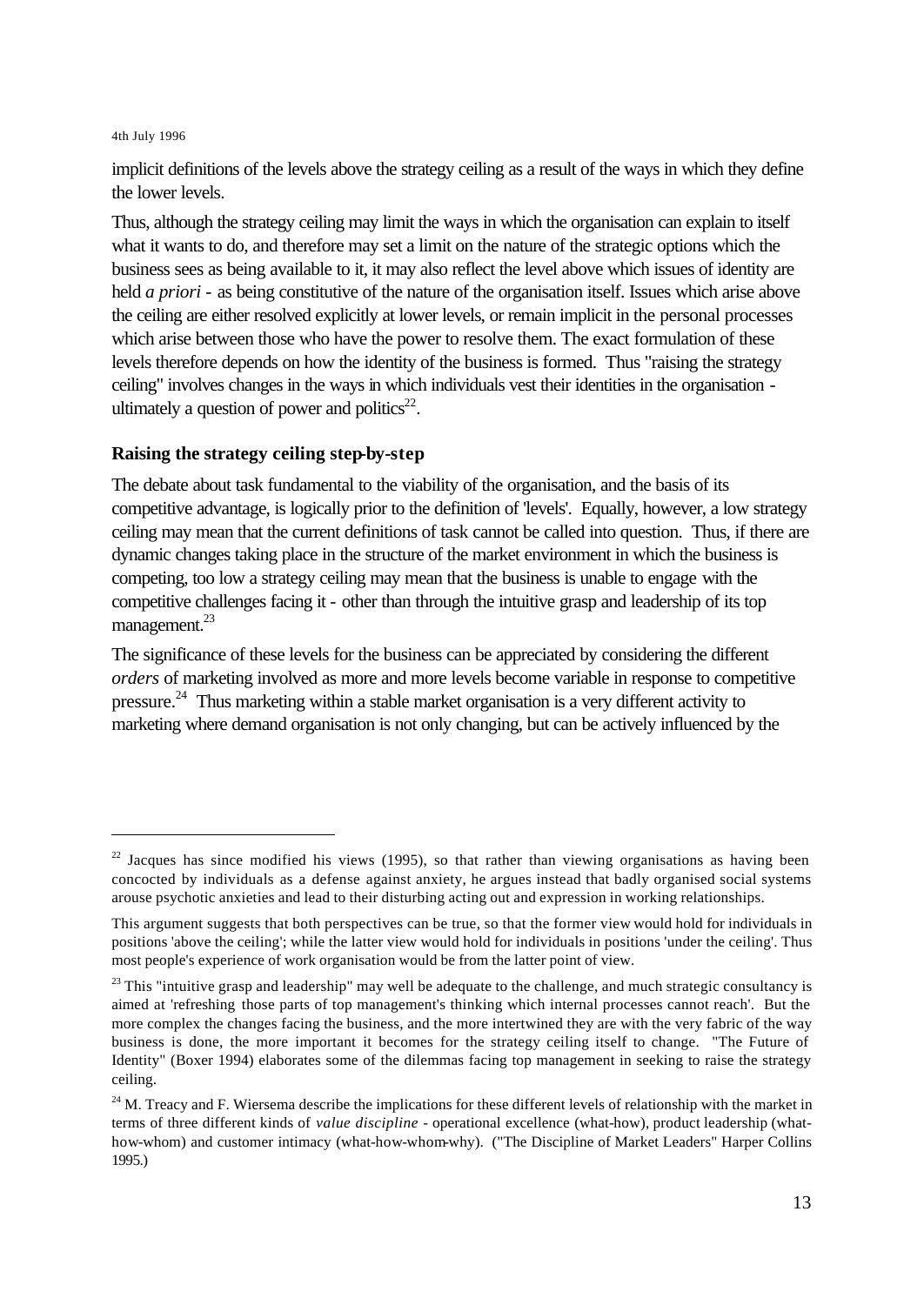business (eg through new technologies<sup>25</sup> or lobbying for changes in legislation). The more a business has to be relational in order to respond to competitive pressures, the more critical it becomes to be able to address the higher levels - both in its own organisation and in the level on the value ladder at which it engages with its client/customers. This movement through a series of forms of organisation, as more levels are included in the explicit processes of the organisation, can be represented as a step-by-step process. Responding to competitive pressures demands that the organisation moves to the right; and a movement 'up' reflects a new level of explicit ability to sustain the coherence of its identity<sup>26</sup>:



There is therefore an important relationship between the Strategy Process of the SBU (microprocess) and the nature of the Corporate Process being pursued by the Centre (macro-process). Micro-process moves 'across', and macro-process moves 'up', under the ceiling. The challenge for top-management is to relinquish implicit forms of power and control and replace them with explicit forms which can be articulated within the macro-process. This each change in the 'level' at which strategy is formulated is associated with a change in the 'order' of Corporate Process.

The 1-2-3 (viability) series above ends up with a business which is viable, and is capable of 'planning' on the basis of a detailed knowledge of **how** the business works. The role of the Centre -

 $25$  For a recent discussion on the impact of technology on the nature of competition see Bettis and Hitt (1995). However we would argue that their conclusion only really represents the starting point for the discussion in this paper:

<sup>&</sup>quot;At the conceptual level strategic response capability must incorporate the abilities to rapidly: (1) sense change in the environment; (2) conceptualise a response to that change; and (3) reconfigure resources to execute the response (1995:16)

<sup>&</sup>lt;sup>26</sup> This progression evolved out of Mintzberg's work on forces and forms in effective organisations (1991). Each strategy ceiling reflects a particular way in which the organisation balances forces of cooperation and competition in the formation of its identity. The significance of the shaded areas (i) are that to go too far across before going up introduces too much competition into an organisation for it to be able to hold itself together; and (ii) to go up before going across is to try and introduce changes top-down in ways which have not been developed out of the emerging logic of greater differentiation in the business' activities: it doesn't work (Beer, Eisenstat and Spector 1990).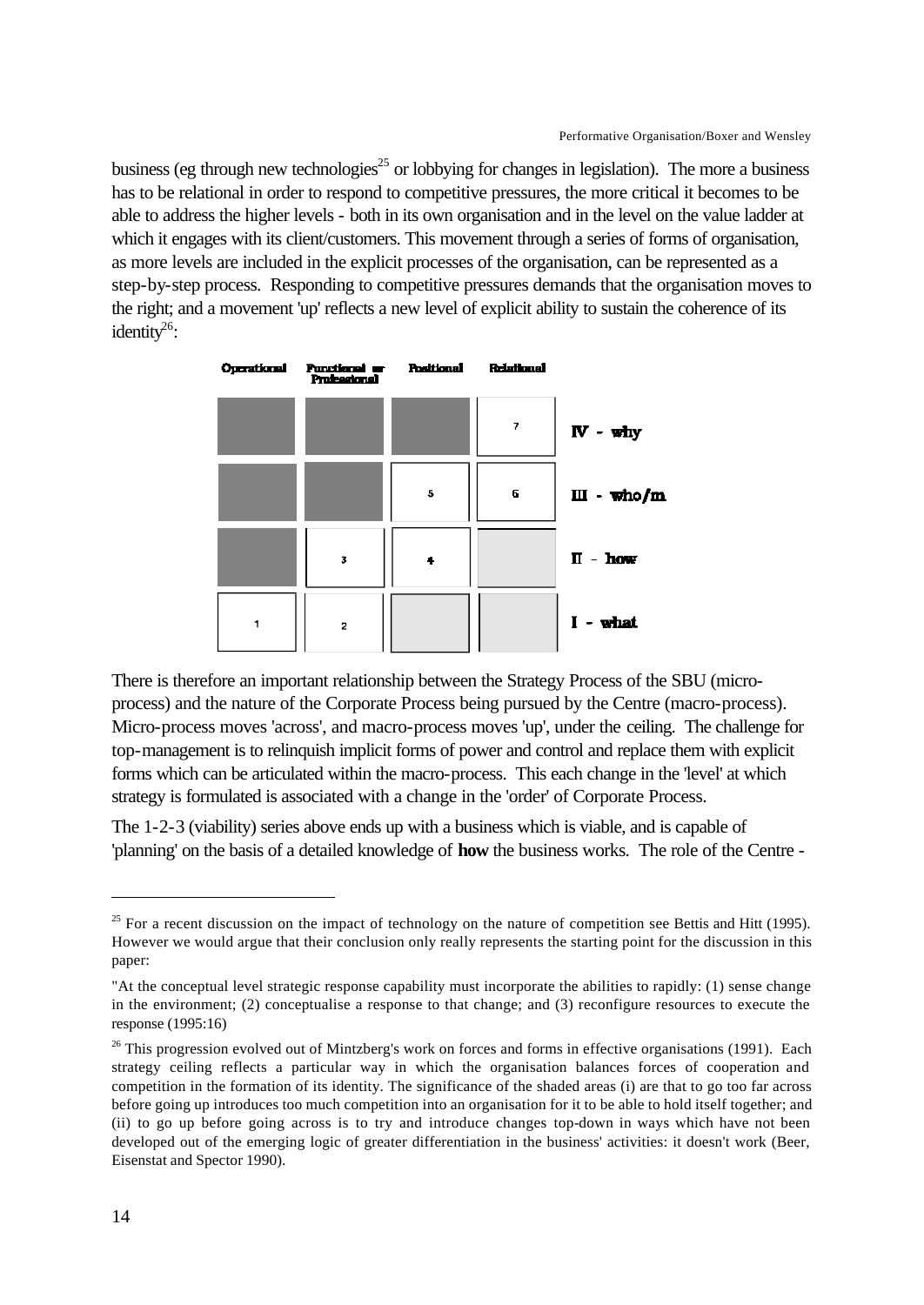if it exists - is not differentiable from the SBU in strategy terms, because there is a single source of authority operating.

The second (autonomy) series 3-4-5 ends up with a business which can say **who** it is, and **for**  whom. It can place itself in a market organisation which is its competitive environment; and the Centre is a guarantor of the rigour of the analytical processes through which it went in order to arrive at those conclusions, including providing the experience in how to interpret those rules in practice.

The third (performativity) series 5-6-7 ends up with a business which is capable of re-designing itself in relation to its competitive environment, of articulating the **why** of the business. The role of the Centre here is certainly to act as support for this process by helping the business not only to be rigorous in the application of its current understanding of the market, but also to call that very thinking into question. In this case, however, its role is also to create the conditions in which the dynamic effects of businesses pursuing changing strategies can be included. "Performativity" then because the Centre has to enable the Corporation both to add up as a whole, and to do this in a way which enables different businesses to deliver performance differently.<sup>27</sup>

# *How is it possible to organise learning?*

### **Organising learning**

l

By 'lifting the strategy ceiling' in a way which is appropriate to the individual business, we enable the SBU to internalise, over time, a strategic capability. It is clear that the shift away from a strategic planning relationship with the Centre to one of financial control is a necessary condition for a shift from depending on relationships of affiliation to depending on relationships of alliance. But it is not a sufficient one.

The Centre continues operating a regime of financial controls which determine 'membership' of the community of businesses under that regime, but paradoxically it also seeks to be in a relationship of developmental alliance with the businesses. To resolve this paradox the Centre needs to differentiate its various roles in relation to its businesses. For example, internally, in the differing agendas pursued by Finance and Human Resource activities, or, externally, in the way the large accounting firms need to engage differentially with clients on an auditing basis and in the provision of consultancy support for strategic development.

At this stage we need to distinguish between two important and generic types of control. These two types can be summarised by the question as to whether the controls are established *a priori* (control), or *extemporary post* (performative), having worked through a process of strategy formulation. If the latter, then "control" becomes less appropriate, and financial **contracting** would seem to be a better description of what is going on - a contracting between the providers-of-funds and the SBU.<sup>28</sup> The question therefore becomes one of how businesses under financial control use

 $27$  The concept of performativity comes from the philosophy of speech acts developed by J.L. Austin ("How to do things with words", OUP 1962.) The performativity of a speech act referred to the conditions in which that speech act was able to produce its effects in speaker and listener.

 $2<sup>8</sup>$  As we shall argue later on, this distinction between a priori and extemporary corresponds to the difference of approach between contingent and relational contracting.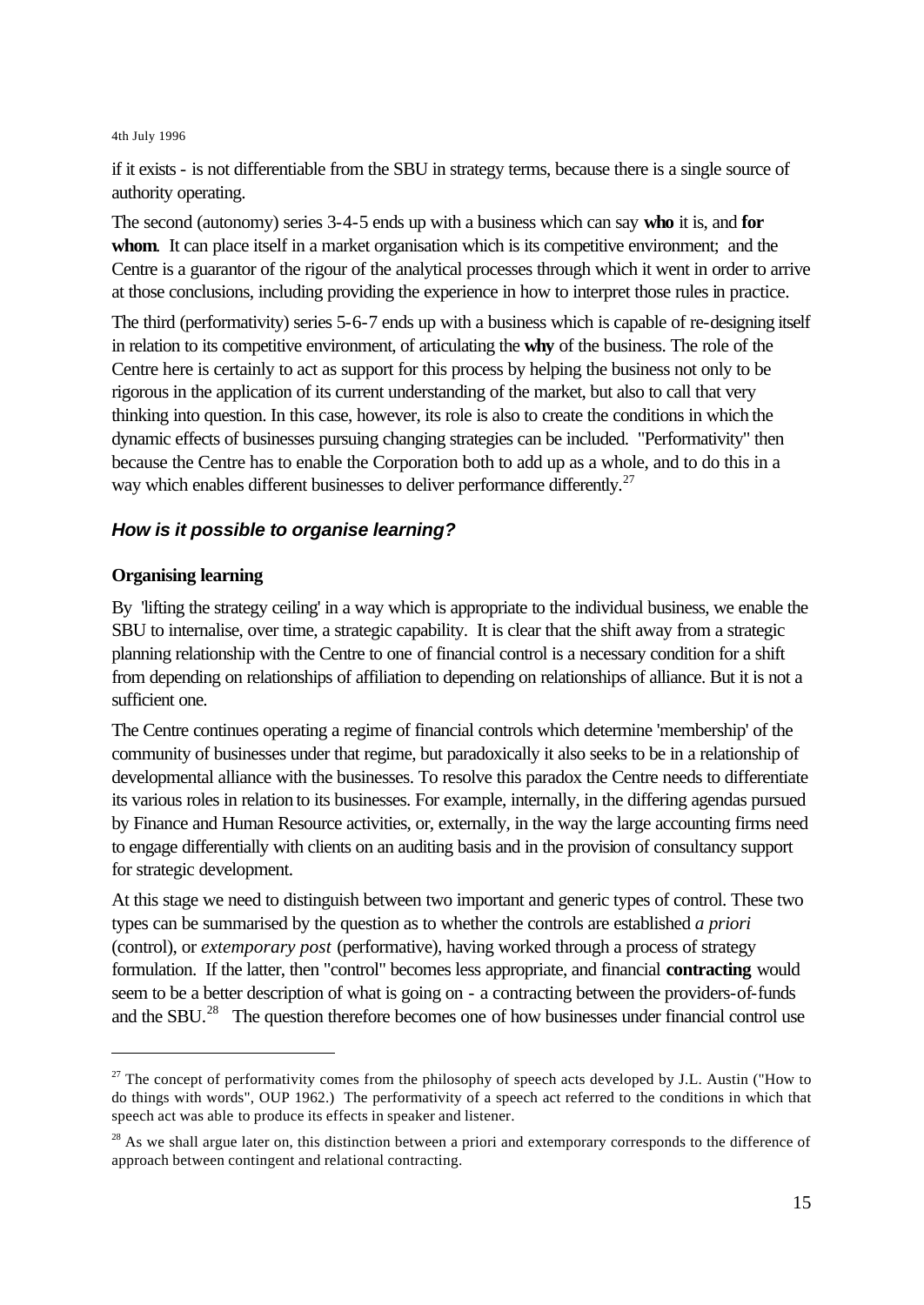consulting or learning processes in support of their strategic development if they do at all<sup>29</sup>. There has, of course, been considerable controversy over whether or not organisations such as BTR or Hanson<sup>30</sup>, actually generate development activity at all, or are simply excellent at end-gaming existing competitive positions.

The essential issue about the organisation of learning therefore is that it is *as if* it uses a financial control approach, except that it leaves the control to one of mediating the effects of market processes and the capital markets, and concentrates primarily on the developmental aspects of this (alliance-forming) approach. This means that its primary concern becomes one of building strategic and tactical alliances both within and outside the organisation.

### **Where does knowledge come from?**

We believe there is a case to be made for differentiating styles of intervention in a way which matches these different styles of the Centre, and which provides a way of resolving the paradoxical nature of the development process of 'horizontal' parenting in the case of financial control (Boxer and Palmer 1994). The differences lie in the differing conceptions of 'knowledge' and 'learning' that are involved.

Consider the following three bases of authority $31$ :

**sovereign**, in which there is a person or persons who *know* personally by virtue of their particular learning and experience;

**juridical**, in which *knowledge* resides in a particular system of thinking and juridicial practice, commonly associated with frameworks, models etc

**performative**, in which knowledge becomes *savoir-faire*, that which is seen to work in practice.

The nature of the 'knowing' in the sovereign and juridical approaches are similar, except that in the latter the knowledge becomes codified and abstracted from the person(s) who know in the former. Both of these approaches involve appealing to an Ideal. Performativity is different, however, in that knowing here is defined primarily by reference to 'fittingness' or appropriateness-in-the-context. If there is an Ideal functioning here, it is immanent rather than transcendent.<sup>32</sup>

<sup>&</sup>lt;sup>29</sup> Some might argue that we have merely rediscovered that original but ill-defined notion of 'loose-tight linkages to be found in the original Peters and Waterman book!

 $30$  With the advantage of hindsight, it is interesting to reconsider the rather public debate between Hanson and the Board of ICI during the failed take-over bid. It is certainly possible that a number of moves such as the demerger of Zeneca were encouraged by a process of 'thinking like Hanson'. Ironically more recent events at Hanson itself have reinforced questions as to how far 'thinking like Hanson' does actually create additional longterm economic value. As is often the case in strategy process, it may be more realistic to say that any particular approach can add value at a particular time and in a particular context but is unlikely to be fully generalisable as a means to add value.

 $31$  These distinctions owe their origin to Foucault's work on govern-mentality (1978), and are further elaborated in "The Future of Identity" (Boxer 1994).

 $32$  This is a distinction which is rooted in a Lacanian reading of Freud, and concerns what is given the status of truth by the subject (which might be stated as 'how the object-relation is constituted'). The shift from a sovereign or judicial relation to truth to one that is performative is a shift from a truth founded on a relation to an Ideal to one founded on a relation to what is lacking in the constitution of the subject - to a want-to-be or to a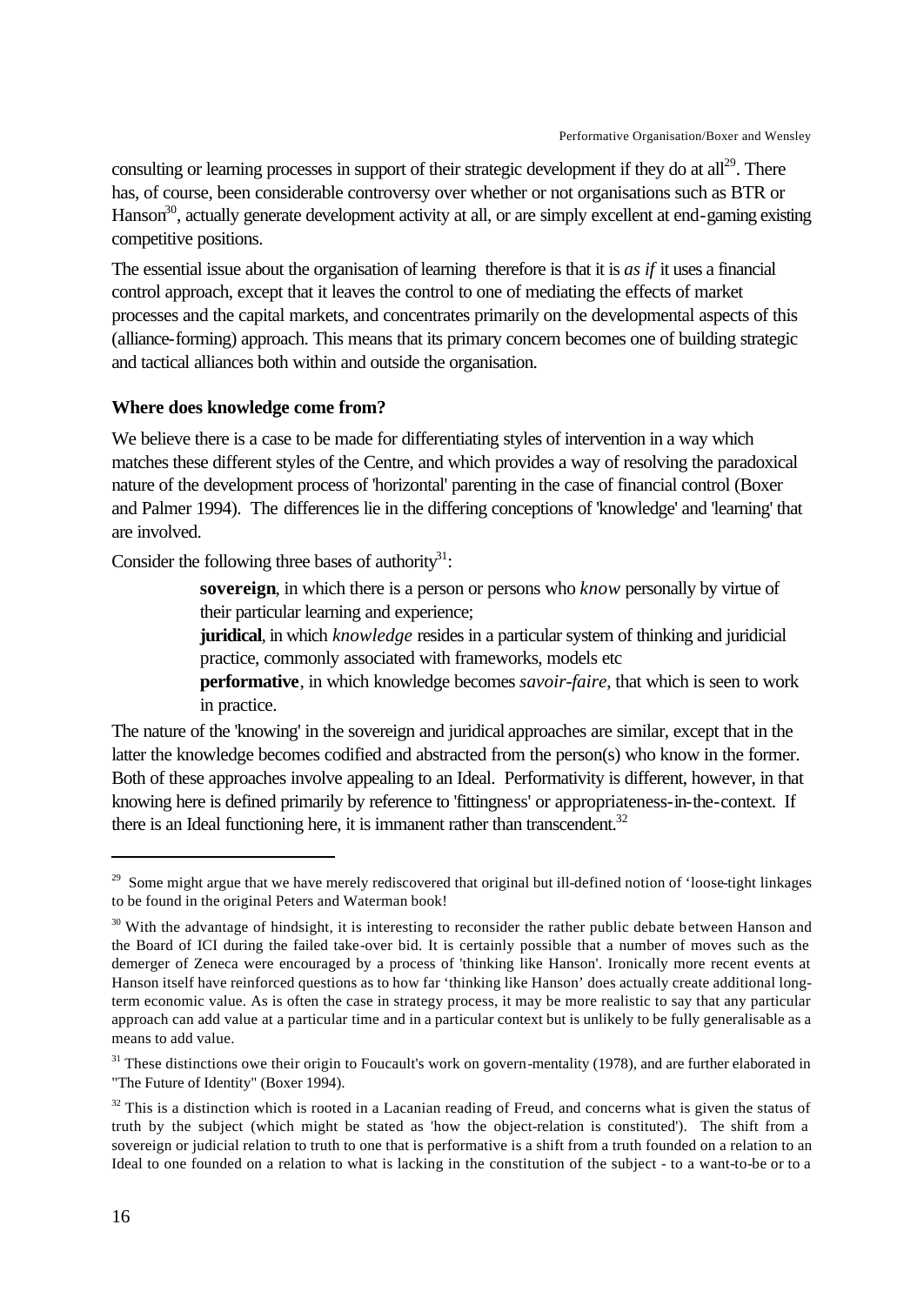l

The significance of these distinctions comes when we examine the nature of the relationship in learning alliances. In the first two, it is clear where the 'knowledge' is coming from - many consulting firms have become very rich on this basis. In the case of the performative alliance, the learning is very much jointly owned - it arises out of the nature of the process itself. What is at stake here then is learning organisation - the organisation of learning.

What is special, then, about an organisation of learning concerned with performativity? The Centre cannot operate a sovereign or juridical approach to the businesses which choose to operate on its 'patch'. And insofar as financial control is applied, it is applied by reference to the organisation of the capital markets and banking system. So the Centre has to work on the basis of alliances, both within and without the 'formal' organisational boundaries, focusing on the performativity of the interventions it makes.<sup>33</sup>

This focus on alliances inevitably relates to the wide interest in networks and network structures. Hakansson and Johanson (1993) indeed claim that networks provide the opportunity to combine stability and change.<sup>34</sup>

Further analysis of the link between the network notion of markets and the legal nature of relational contracting from either perspective raises interesting and challenging questions about both the nature of governance, but also the very notion of firm based competitive advantage.<sup>35</sup> Hakansson and Johanson (1993), for instance, raise very explicitly the issue of the network itself as a governance structure, particular under conditions of major technological change.<sup>36</sup>

<sup>34</sup> " The network does not, in other words, solely make possible the combination of stability and change, it makes use of the combination too, From an industrial point of view, this aspect is of critical importance, for it allows the combination of efficient production methods requiring stability with changing demand and business conditions" p.48

<sup>35</sup> Our own work on relational contracting suggests that the process involves making the firm itself a variable, so that what is being designed is a constitution under which the relationship may be governed. Under these circumstances, 'the firm' comes to be seen as an effect of the constitution.

 $36$  In a parallel development, it is interesting to note that there has been an increasing interest amongst analysts of the law in the nature and implications of so-called relational contracting. Some time ago, Macneil, for instance, concluded that:

"Somewhere along the line of increasing duration and complexity.. the contractual relation escapes the bounds of the neo-classical system...moreover the substantive relation of change to the status quo has now altered from what happens on some kind of market external to the contract to what can be achieved through the political and social processes of the relation, internal and external... at this point the relation has become a mini-society with a vast array of norms beyond the norms centred on exchange and its immediate processes" (1978:901)

what-is-left-to-be-desired. Thus this notion of 'fittingness' or appropriateness-in-the-context is ultimately a question of a particular relation to desire which is also a way of understanding an Ethics of Psychoanalysis (Boxer 1994)

<sup>&</sup>lt;sup>33</sup> This is a problem which Charles Sabel talks about in "Moebius-Strip Organisations and Open Labor Markets; some consequences of the reintegration of conception and execution in a Volatile Economy" (1991). In it he argues that, from the point of view of the 'Centre' the Corporation becomes more a federation - a 'metacorporation'. Relational contracting becomes the tie which binds the network of alliances, and the efforts of the 'Centre' have to be directed towards "creating institutions in which the distinction between learning and monitoring is reduced to the point of imperceptibility." (p33)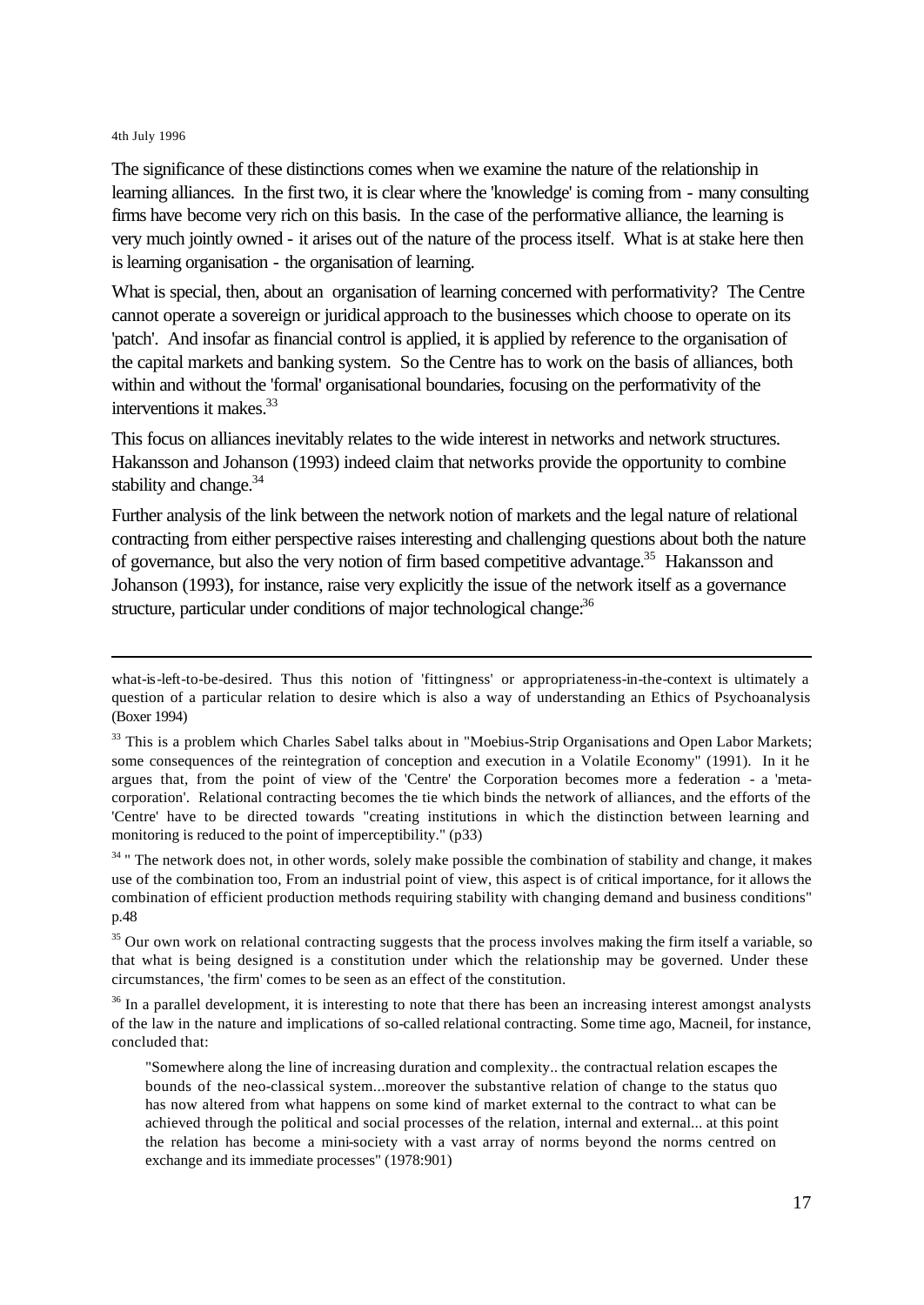" we posit that network governance is an effective and viable structure, or mode, if there are many, changing, strong specific activity interdependencies. Consequently, when technological change and multiple technological dimensions are important, the network type is effective". p.47

This approach links closely with the idea of moving from a value chain to a value constellation perspective as described by Normann and Ramirez (1993)

" To win, a company must write the script, mobilise and train the players and make the customer the final arbiter of success and failure, To go on winning, a company must create a dialogue with its customers in order to repeat this performance over and over again and keep its offerings competitive. Companies create value when they make not only their offerings more intelligent but their customers and suppliers more intelligent as well.. companies must continuously reassess and redesign"

This continual process of reassessment and redesign therefore takes place within a context which is much wider than just the firm itself and involves both commercial partners and actual and potential customers.

### **In conclusion**

Hence we identify an underlying ambivalence in many current normative approaches to strategy. For various good reasons, there has been a shift towards a focus on sources of competitive advantage which are variously described as inimitable, intangible and/or tacit. The relevant knowledge bases for such sources of competitive advantage are seen to be diffuse and only partly codifiable within the routines and procedures of any one organisation or group of organisations. Thus, paradoxically for those concerned with normativity, as these knowledge bases become increasingly diffuse and uncodifiable, they also become seen as closer to the sources of competitive advantage. The ambivalence arises, then, when the desire to extract normative forms of knowledge from the practices of management finds itself coming up against a limit: managing the processes of learning and knowledge acquisition in a strict and formal sense proves to be an impossible task. Focusing our attention instead on designing organisational architectures which encourage and facilitate performative action may be rather more fruitful.

Finally, in this context, it is important to note that many would argue that the central notion in the network perspective is one of exchange rather than transaction:

<sup>&</sup>quot;exchange relationships do not have to involve an economic component. There are other dimensions along which exchange can take place. These dimensions could include those that have been identified as forming bonds of different types in parallel with economic bonds in economic exchange relationships i.e. technical. planning, knowledge, social and legal. As examples, competitors can exchange or share technical equipment, complementary suppliers may have to plan and coordinate their logistical activities; communication networks usually overlap industrial networks; social relationships within a network are not confined to buyer-seller relationships; and legal ties in the form of contracts or ownership can bind network actors who are not otherwise linked in terms of strictly economic exchange" ( Easton and Araujo 1992:66)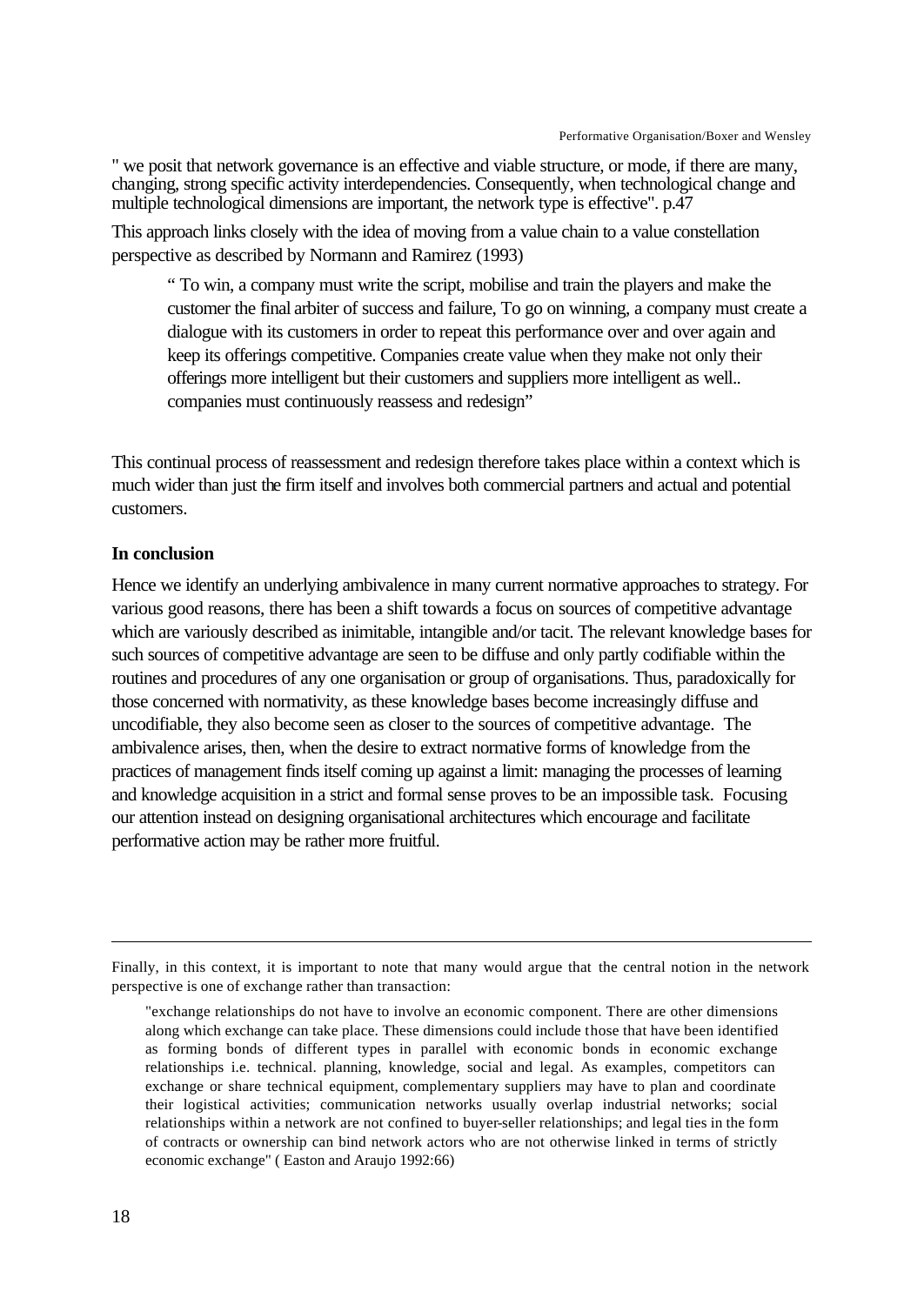# *REFERENCES*

Alexander, Christopher, The Timeless Way of Building, Oxford University Press: New York, 1979. Austin, J.L. (1962) How to do things with words. OUP.

Beer, Eisenstat and Spector - "Why change programs don't produce change" Harvard Business Review Nov-Dec 1990

Bettis and Hitt (1995), "The New Competitive Landscape", Strategic Management Journal, 16 (summer), 7-20

Boxer, P.J. (1994) "Intent and the future of Identity" in Boot, R., Lawrence, J. & Morris (eds) "Creating New Futures: A Manager's Guide to the Unknown", McGraw-Hill.

Boxer, P.J. (1994) "The Ethics of Psychoanalysis" Journal of the Centre for Freudian Analysis and Research No 3 Winter 94 pp73-87.

Boxer, P.J. and Kenny, J.V. (1992) "Lacan and Maturana: constructivist origins for a  $3<sup>0</sup>$ cybernetics". Communication and Cognition Vol 25 No 1 pp73-100.

Boxer, P.J. and Palmer, B. (1994) "Meeting the Challenge of the Case" in Casemore et al (eds) What makes consultancy work - understanding the dynamics. South Bank University Press pp358- 371.

Boxer, P.J. and Wensley, J.R.C. (1986) "The Need for Middle-Out Development of Marketing Strategy", Journal of Management Studies, March Vol 23 No 2 pp189-204.

Campbell, A. and Goold, M. (1987) Strategies and Styles: The Role of the Centre in Managing Diversified Corporations. Blackwell.

Charan, R. "How networks reshape organisations" HBR Sept-Oct 1991 pp104-115.

Easton, G and Araujo L, "Non-economic exchange in industrial networks", in Axelsson, B. and Easton. G. (eds), Industrial Networks: A New View of Reality, London: Routledge, 1992.

Foucault, M. (1978) "Governmentality" in Burchell et al (eds) The Foucault Effect: studies in Governmentality. Harvester Wheatsheaf 1991.

Goold M., Campbell A., and Alexander, M., Corporate-Level Strategy: Creating Value in the Multi-Business Company, Wiley: Chichester, 1994.

Hakansson, H, and Johanson, J, (1993), "The network as a governance structure: interfirm cooperation beyond markets and hierarchies" in Grabher, G, (ed), The Embedded Firm: On the socioecomics of industrial networks, London: Routledge, 35-51

Hirschorn, L. (1988) The Workplace Within. MIT.

Hoebeke, L (1994) Making Work Systems Better: A Practitioner's Reflections. John Wiley.

Illich, I., (1981) Shadow Work, Marion Boyars.

Jacques, E. (1976) A general theory of bureaucracy. Heinemann.

Jacques, E. (1989) Requisite organisation: The CEO's Guide to Creative Structure and Leadership. Gower.

Jacques, E. (1995) "Why the Psychoanalytical Approach to Understanding Organisations is Dysfunctional" Human Relations Vol 48 No 4 pp 343-365.

Kay J (1993), Foundations of Corporate Success, Oxford University Press: Oxford.

Kets de Vries, M.F.R. (1991) Organisations on the Couch: Clinical Perspectives on Organisational Behaviour and Change. Jossey-Bass.

Macneil, I.R. (1978), " Contracts: Adjustment of long-term economic relations under classical, neoclassical and relational contract law ", Northwestern University Law Review, 72, 854-901

Menzies-Lyth, I. (1988) Containing Anxiety in Institutions. Free Association Books.

McCarthy, E.Jerome. (1960), "Basic Marketing - A Managerial Approach", Richard D Irwin: Homewood, Illinois.

McCaughan, N and Palmer, B. (1994) Systems Thinking for Harassed Managers. Karnac. Michael, Donald N. (1968), "The Unprepared Society: Planning for a Precarious Future", Basic Books: New York.